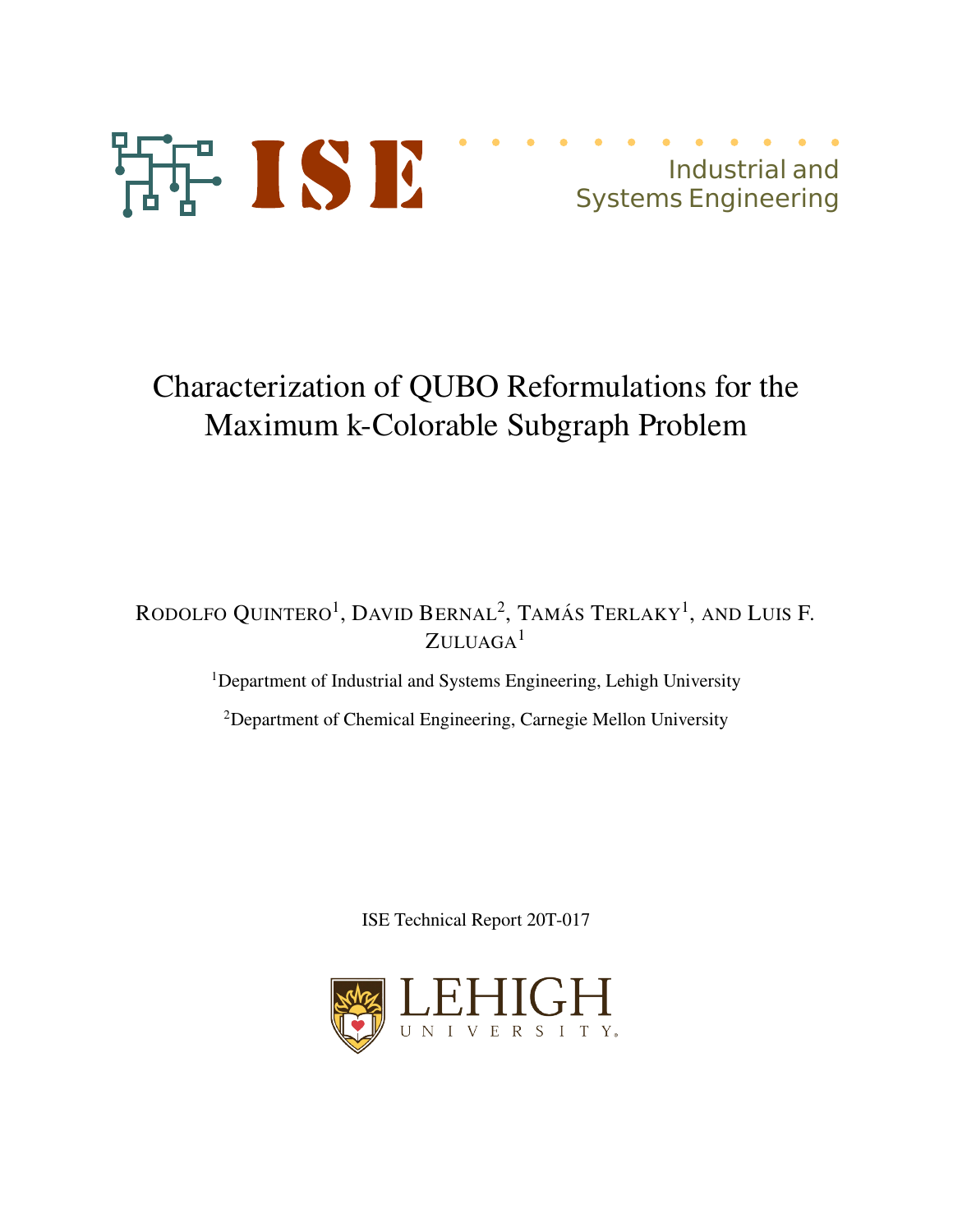## Characterization of QUBO reformulations for the maximum k-colorable subgraph problem

Rodolfo Quintero<sup>∗</sup> David Bernal<sup>†</sup> Tamás Terlaky<sup>‡</sup> Luis F. Zuluaga<sup>§</sup>

August 24, 2020

#### Abstract

Both adiabatic quantum computers, and algorithms for gate-based quantum computers are able to address the solution of quadratic unconstrained binary optimization (QUBO) problems. This allows the use of quantum technology to solve combinatorial optimization (COPT) problems such as the Ising model and the max-cut problem which have a natural QUBO reformulation. Moreover, quantum technology can be used to solve a wider class of constrained COPT problems thanks to the use of penalization methods to embed the COPT problem's constraints in its objective to obtain the problem's QUBO reformulation. However, the particular way in which this penalization is carried out affects the value of the penalty constants, as well as the number of additional binary variables that are needed to obtain the desired QUBO reformulation. In turn, these factors substantially affect the ability of quantum computers to efficiently solve these constrained COPT problems. This efficiency is key towards the goal of using quantum computers to solve constrained COPT problems more efficiently than with classical computers. Along these lines, we consider an important constrained COPT problem; namely, the maximum k-colorable subgraph  $(MkCS)$  problem, in which the aim is to find an induced  $k$ -colorable subgraph with maximum cardinality in a given graph. This problem arises in channel assignment in spectrum sharing networks, VLSI design, human genetic research, and cyber security. We derive two QUBO reformulations for the MkCS problem, and fully characterize the range of the penalty constants that can be used in the QUBO reformulation. Further, one of the QUBO reformulation of the MkCS problem is obtained without the need to introduce additional binary variables. To illustrate the benefits of obtaining and characterizing these QUBO reformulations, we benchmark different QUBO reformulations of the MkCS problem using an adiabatic quantum device.

## 1 Introduction

Quantum computing (QC) harnesses the properties of subatomic particles to perform computations in a fundamentally different way than classical computing [45]. It is

<sup>∗</sup> Industrial and Systems Engineering, Lehigh University, USA roq219@lehigh.edu

<sup>†</sup>Department of Chemical Engineering, Carnegie Mellon University, USA, bernalde@cmu.edu

<sup>‡</sup>Department of Industrial and Systems Engineering, Lehigh University, USA, terlaky@lehigh.edu

<sup>§</sup>Department of Industrial and Systems Engineering, Lehigh University, USA, luis.zuluaga@lehigh.edu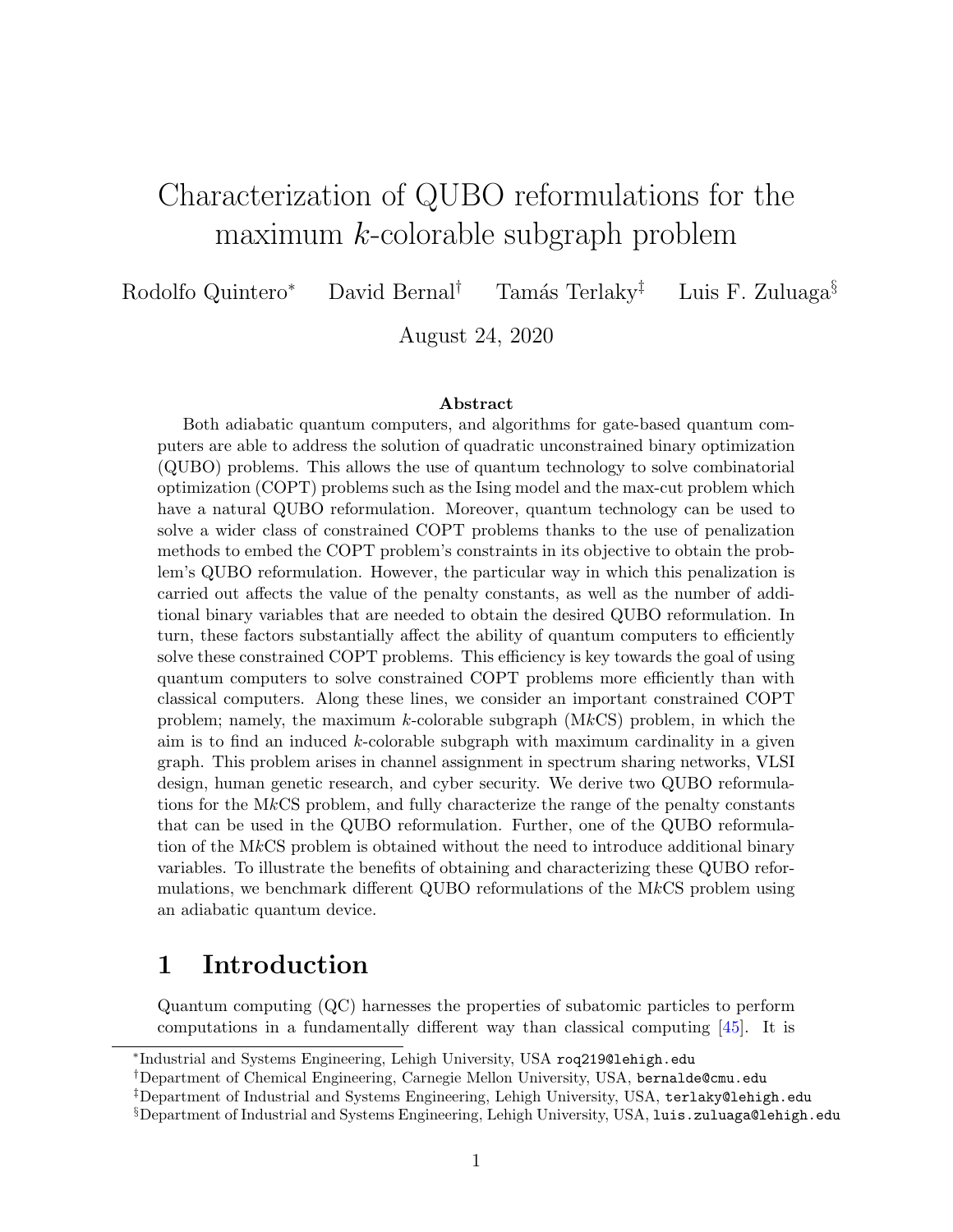widely established that QC can, in the future, revolutionize the way we perform and think about computation, and be the backbone of thrilling new technologies and products [13, 37, 45].

In particular, QC has the potential to radically transform our capability to solve extremely difficult decision-making and design optimization problems for which no traditional numerical or theoretical efficient solution algorithms are known to exist. This is particularly the case for combinatorial optimization (COPT) problems; that is, optimization problems that are formulated with the use of discrete (e.g., binary) decision variables [14]. A large number of COPT problems are known to be NP-Hard [see, e.g., 28]; that is, there is no known polynomial-time algorithm that can be used to solve them. A very representative problem in this class of COPT NP-Hard problems is the Ising model [see, e.g., 7, 12, 46]. Since its inception, the Ising model has been used to address problems arising in different physical systems (e.g., magnetism, lattice gas, spin glasses), as well as in neuroscience and socio-economics.

The Ising model belongs to the class of quadratically unconstrained binary opti $mization$  (QUBO) problems [see,e.g., 39]. Moreover, both adiabatic quantum computers [see, e.g., 11, 27, 35], and algorithms (such as the quantum approximate optimization algorithm (QAOA)) for gate-based quantum computers [see, e.g., 17, 54] are able to address the solution of QUBO problems. This allows the use of quantum technology to solve problems such as the Ising model and the max-cut problem which has a natural QUBO reformulation [see, e.g., 16, 29]. Moreover, quantum technology can be used to solve a wider class of constrained COPT problems that do not have a natural QUBO reformulation. This is due to the fact that penalization methods can be used to embed the COPT problem's constraints in its objective to obtain a QUBO reformulation of the problem.

For some COPT feasibility problems (i.e., without an objective) that can be formulated using linear equality constraints, the desired QUBO reformulation can be obtained using any positive penalty parameter (to penalize the constraints' violations). For example, consider the QUBO reformulations of the number partitioning problem [35, 38], the graph isomorphism problem [8], the exact cover problem [35], and some planning problems [42], to name a few. However, when the COPT problem formulation requires (or uses) nonlinear constraints and/or an objective function, the desired QUBO reformulation is only guaranteed to be obtained for values of the penalty parameter(s) that are larger than a known, and potentially large lower bound. For example, consider the QUBO reformulations for the maximum clique problem [35], the traveling salesman problem [35, 38], and the minimax matching problem [35]. Worst, in some cases, the desired QUBO reformulation is only guaranteed to be obtained for an unknown large enough value of the penalty parameter(s). For example, consider the QUBO reformulations of the job shop scheduling problem [50], the de-conflicting optimal trajectories problem  $[47]$ , the traveling salesman problem with time windows  $[40]$ , and some of the problems discussed in [20]. Additionally, when the COPT problem formulation requires (or uses) linear inequality constraints, a potentially large number of auxiliary (i.e., slack) binary variables need to be introduced to obtain the desired QUBO reformulation. For example, consider the maximum clique QUBO reformulation provided in [35], and the COPT problems considered in [53].

The fact that large (or unknowingly large) penalty parameters, and additional binary variables might be needed to obtain the desired QUBO reformulation can hinder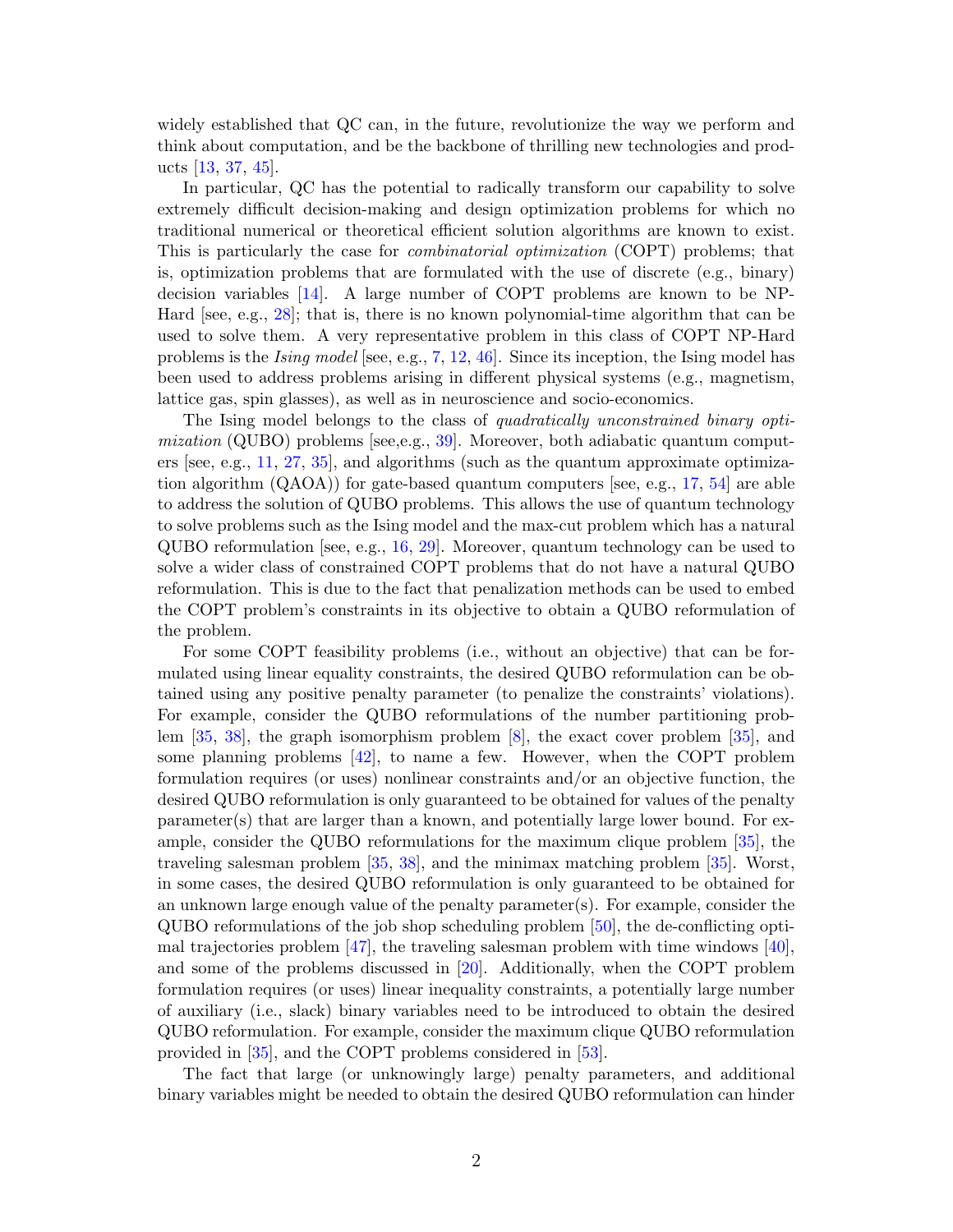the ability of quantum computers to more efficiently solve COPT problems [see, e.g., 19, 44, 53]. As the results in [22] highlight, this efficiency is key towards the goal of using *noisy intermediate scale quantum* (NISQ) devices to solve COPT problems more efficiently than with classical computers. Not surprisingly, recent articles look beyond obtaining QUBO reformulations of COPT problems such as the graph isomorphism problem as well as tree and cycle elimination problems, to look for improved QUBO reformulations of these problems for NISQ devices [see, e.g., 8, 19, 25, 51, 52]. That is, QUBO reformulation that are tailored to be more efficiently used in NISQ devices.

Along these lines, we consider an important COPT problem; namely, the maximum k-colorable subgraph (MkCS) problem [see, e.g., 31], in which the aim is to find an induced k-colorable subgraph with maximum cardinality in a given graph. This problem arises in channel assignment in spectrum sharing networks (e.g., Wi-Fi or cellular) [23, 48], VLSI design [18], human genetic research [18, 33], telecommunications [34], and cyber security [3].

We derive two QUBO reformulations of the MkCS problem. The first one is obtained from the standard formulation of the MkCS problem in which all the constraints are linear, except for the binary variable constraints. This QUBO reformulation is an improved version of the QUBO reformulation that would be obtained by using the QUBO reformulation approach of Lasserre [32] for this "linear" formulation of the MkCS. The reason for this is that we characterize the minimum penalization constants that can be used to guarantee that the desired QUBO problem, obtained by penalizing the problem's linear constraints violations, is indeed equivalent to the original problem. Furthermore, we characterize the equivalence of the QUBO reformulation not only in terms of the objective value, but also in terms of the optimal solution obtained from this QUBO reformulation. In particular, we find that when the minimal values of the penalization constants are used, the QUBO reformulation is equivalent to the MkCS in terms of the problems' objectives, but not in terms of the problems' optimal solutions. However, we show that in this case, the QUBO reformulation's optimal solution can be used, in a simple way, to obtain the MkCS problem's optimal solution. In what follows, we will refer to this QUBO reformulation of the MkCS problem as the linear-based QUBO reformulation.

The second QUBO reformulation of the MkCS problem is obtained from a formulation of the MkCS problem in which all the linear constrains are first formulated as nonlinear equality constraints. Analogous to the results obtained for the linearbased QUBO reformulation of the MkCS problem, we derive a nonlinear-based QUBO reformulation of the MkCS problem. Then, we characterize the minimum penalizations constants that can be used to guarantee that the desired nonlinear-based QUBO problem, obtained by penalizing the problem's linear constraints violations, is indeed equivalent to the original problem. Furthermore, we characterize the equivalence of the nonlinear-based QUBO reformulation not only in terms of the objective value, but also in terms of the optimal solution obtained from this nonlinear-based QUBO reformulation. In particular, we find that when the minimal values of the penalization constants are used, the nonlinear-based QUBO reformulation is equivalent to the MkCS in terms of the problems' objectives, but not in terms of the problems' optimal solutions. However, we show that in this case, the nonlinear-based QUBO reformulation's optimal solution can be used, in a simple way, to obtain the MkCS problem's optimal solution. This latter result extends the work done in characterizations of QUBO reformulations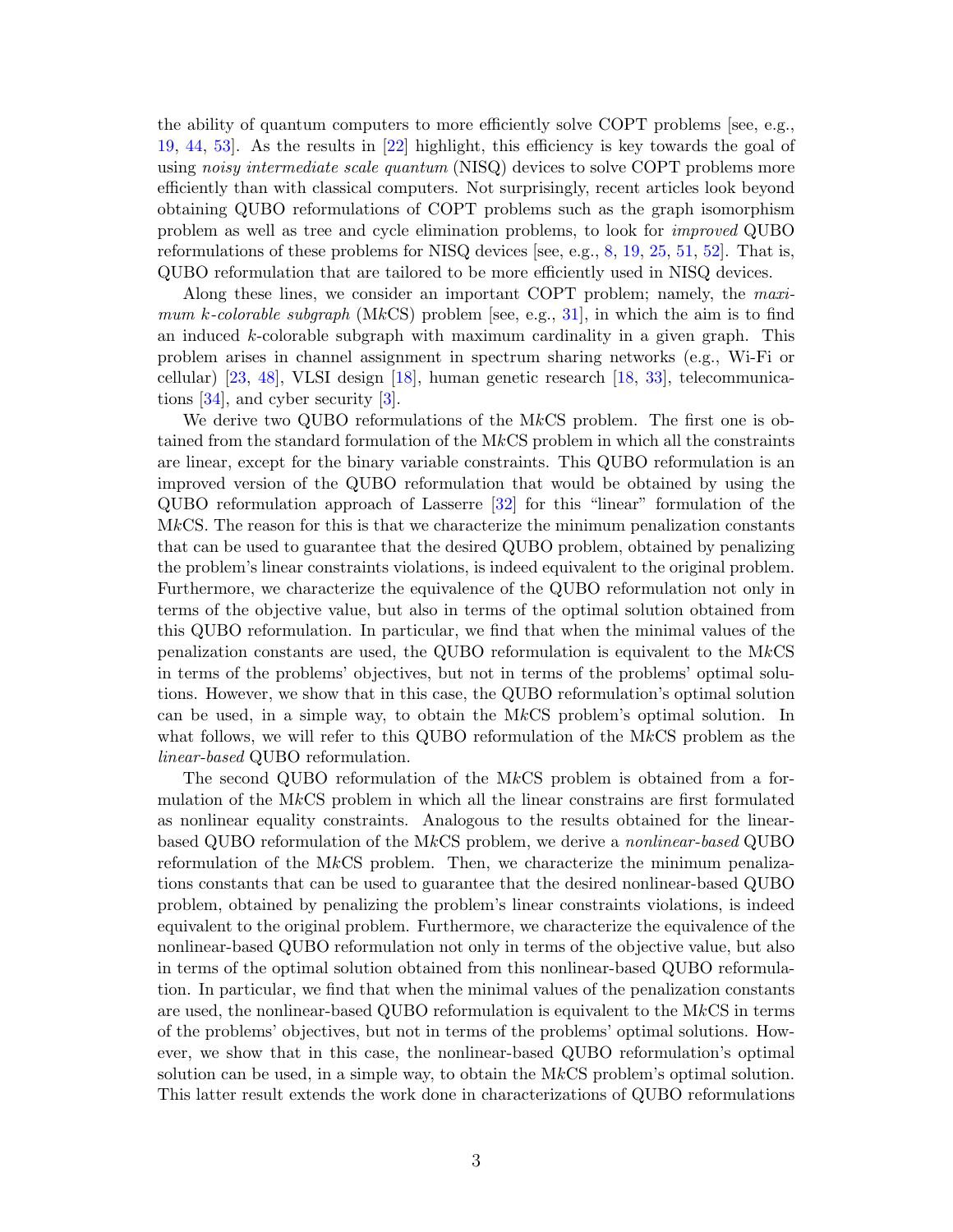of the *stable set problem* [1, 6, 24], which is equivalent to the MkCS problem when  $k = 1$ . The nonlinear-based QUBO reformulation of the MkCS problem is a substantial improvement over the linear-based QUBO reformulation of the MkCS problem, in great part, because the former QUBO does not need the addition of any auxiliary (i.e., slack) binary variables beyond the ones that define the original problem's formulation.

To illustrate the benefits of obtaining and characterizing these QUBO reformulations, we benchmark different QUBO reformulations of the MkCS problem using an adiabatic quantum device, and in particular, we look at how embedding requirements and theoretical and numerical convergence rates change depending on the QUBO reformulation being used, as well as the parameters with which is used.

The rest of the article is organized as follows. In Section 2, we present some relevant discussion to motivate our work, as well as results about QUBO reformulations for COPT problems. In Section 3, we formally present the MkCS problem and two associated QUBO reformulations. The first one, in Section 3.1, is based on a "linear" (modulo the binary variable constraints) formulation of the MkCS problem. The second one, in Section 3.2, is based on a "nonlinear" (beyond the binary variable constraints) formulation of the MkCS problem. In Section 4, we benchmark these two QUBO reformulation using an adiabatic quantum device. In Section 5, we finish with some concluding remarks.

## 2 Preliminaries

Formally, given a set of n binary decision variables  $x \in \{-1,1\}^n$  (or  $x \in \{0,1\}^n$ ) when appropriate), a vector  $f \in \mathbb{R}^n$ , and a matrix  $Q \in \mathcal{S}^n$ , where  $\mathcal{S}^n$  is the set of symmetric matrices in  $\mathbb{R}^{n \times n}$ , a *quadratically unconstrained binary optimization* (QUBO) problem is the problem of finding [see, e.g.,  $6, 39$ ]:

$$
z^* = \min_{\mathbf{s}.\mathbf{t}} \quad x^\mathsf{T} Q x + f^\mathsf{T} x
$$
  
s.t. 
$$
x \in \{-1, 1\}^n.
$$
 (QUBO)

It is well-known that the Ising model belongs to the class of QUBO problems [see, e.g., 19, 35]. Moreover, other distinguished NP-Hard COPT problems can be naturally formulated, or easily reformulated as a QUBO problem. Foremost among this type of problems is the max-cut problem [see, e.g., 21], which arises in multiple important applications in science and engineering [see, e.g. 41, Sec. 6]. Given an undirected graph  $G(V, E)$ , the aim in the max-cut problem is to find a subset of nodes (or cut)  $S \subseteq V$ . such that the cardinality of the set of edges in  $E$  between the nodes in  $S$  and  $S^c := V \setminus S$ is maximized. The max-cut problem can be naturally formulated as a QUBO problem by letting  $Q = A$ ,  $f = 0$ , where  $A \in \mathbb{R}^{V \times V}$  is the node-to-node adjacency matrix of  $G(V, E)$ .

Thanks to the QUBO reformulation of the max-cut problem, the ability of quantum computing to solve the max-cut problem has been widely studied in the literature. For example, consider the use QAOA algorithms in [15, 17, 54], and of quantum adiabatic devices in [29, 30] to solve instances of the max-cut problem. Furthermore, QUBO reformulations can be obtained for a wider class of COPT problems that do not have a natural QUBO reformulation. This is done by using penalization methods to embed the COPT problem's constraints in its objective [see, e.g., 8, 19, 20, 35, 38, 42, 47, 50, 53, to name just a few]. This approach clearly broadens the class of COPT problems that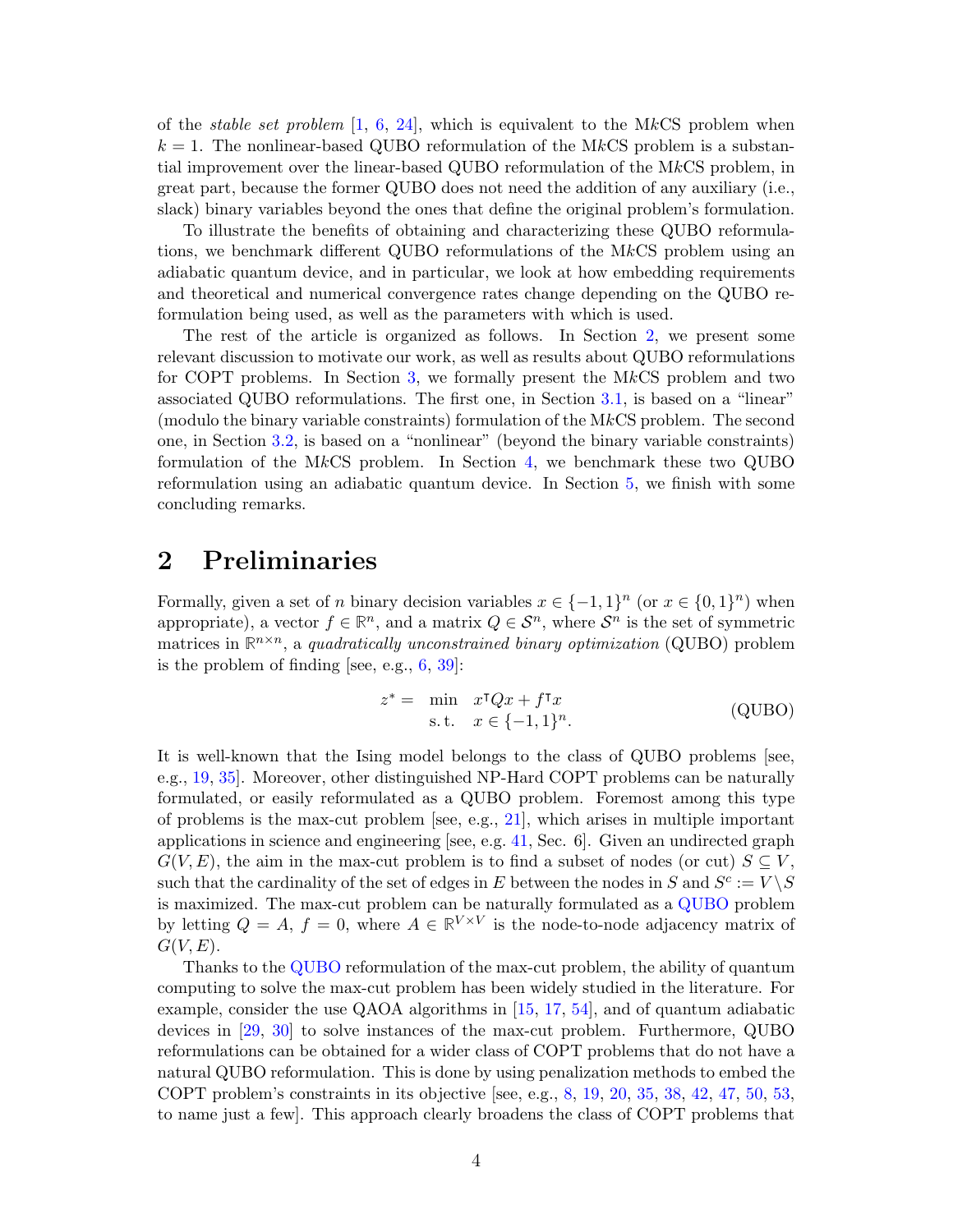can be addressed with NISQ devices. However, the efficacy of NISQ devices to solve this broader class of COPT problems can be highly affected by the way in which the corresponding QUBO reformulation is obtained. This is because the performance of NISQ devices is highly affected by the number of qubits and the constants that are required to encode a QUBO [see, e.g., 8, 19, 25].

To illustrate this fact, consider the problem of obtaining a QUBO reformulation for the maximum clique problem. Given a graph  $G(V, E)$  the aim in the maximum clique problem is to find the set of nodes  $S \subseteq V$  with the highest cardinality such that the graph induced by S is a clique; that is, a complete subgraph [see, e.g., 4]. The cardinality of the largest induced clique of G is referred as the clique number  $\chi(G)$ . Lucas [35, Sec. 2.3] obtains a QUBO reformulation for the maximum clique problem by first noticing that  $G(V, E)$  contains a clique of size  $K \in \{2, \ldots, |V|\}$  (i.e., w.l.o.g. assume  $|E| \ge 1$ ) if and only if there is  $x \in \{0,1\}^{|V|}$  such that  $\sum_{i=1}^{|V|} \sum_{j=1}^{|V|} x_i x_j = \frac{1}{2} K(K-1)$ . Thus, the maximum clique problem can  $x_i = K$ , and  $(i,j) \in E \; x_i x_j = \frac{1}{2}K(K-1)$ . Thus, the maximum clique problem can be formulated as  $\chi(G) = \max\{K \in \{2,\ldots,|V|\} : \sum_{i=1}^{|V|} x_i = K, \sum_{(i,j)\in E} x_i x_j = \frac{1}{2}K(K-1), x \in$  $\{0,1\}^{|V|}\}$ . Furthermore, Lucas [35, Sec. 2.3] shows that this latter problem can be reformulated as the following QUBO.

$$
\chi(G) = \min \quad -\sum_{i=1}^{|V|} x_i + (\Delta + 2) \left( 1 - \sum_{k=2}^{\Delta} y_k \right)^2 + (\Delta + 2) \left( \sum_{k=2}^{\Delta} k y_k - \sum_{i=1}^{|V|} x_i \right)^2 + \frac{1}{2} \left( \sum_{k=2}^{\Delta} k y_k \right) \left( -1 + \sum_{k=2}^{\Delta} k y_k \right) - \sum_{(i,j) \in E} x_i x_j
$$
\ns.t.  $x \in \{0, 1\}^{|V|}, y_k \in \{0, 1\}, k = 2, ..., \Delta,$ \n
$$
(1)
$$

where  $\Delta$  is the degree of  $G(V, E)$ , and the auxiliary variable  $y_k = 1$  if  $\chi(G) = k$  and  $y_k = 0$  otherwise for  $k = 2, ..., \Delta$ . Note that the QUBO problem (1) uses  $|V| + \Delta$ logical qubits and constants that belong to the range  $[-2\Delta(\Delta+2), 2\Delta^3+3\Delta(\Delta-1)+4]$ (after disregarding constant terms and appropriately replacing  $x_i \to x_i^2$ ,  $i = 1, ..., |V|$ ,  $y_k \to y_k^2$ ,  $k = 2, ..., \Delta$  in the objective of (1) to make it an homogenous quadratic). The performance of NISQ devices on solving QUBO problems is negatively affected by the use of larger number of logical qubits and larger constants [see, e.g. 8, 19, 20, 25, 53]. In this context, it is natural to ask if there are *improved* [see, e.g., 8, 19, 25, 51, 52] QUBO reformulation for the maximum clique problem. For example, notice that by slightly changing the definition and number of the auxiliary variables in  $(1)$ , the range of the constants used in (1) can be substantially reduced. Namely, let  $y \in \{0,1\}^{\Delta}$  be defined by  $\sum_{k=1}^{\Delta} y_k = K$  if  $\chi(G) = K$  for  $K \in \{1, \ldots, \Delta\}$ . Then the maximum clique problem is equivalent to:

$$
\chi(G) = \min \quad -\sum_{i=1}^{|V|} x_i + (\Delta + 2) \left( \sum_{k=1}^{\Delta} y_k - \sum_{i=1}^{|V|} x_i \right)^2 +
$$

$$
\frac{1}{2} \left( \sum_{k=1}^{\Delta} y_k \right) \left( -1 + \sum_{k=1}^{\Delta} y_k \right) - \sum_{(i,j) \in E} x_i x_j
$$

$$
\text{s.t.} \quad x \in \{0, 1\}^{|V|}, y \in \{0, 1\}^{\Delta}.
$$

Note that the QUBO problem (2) uses constants that belong to a much smaller range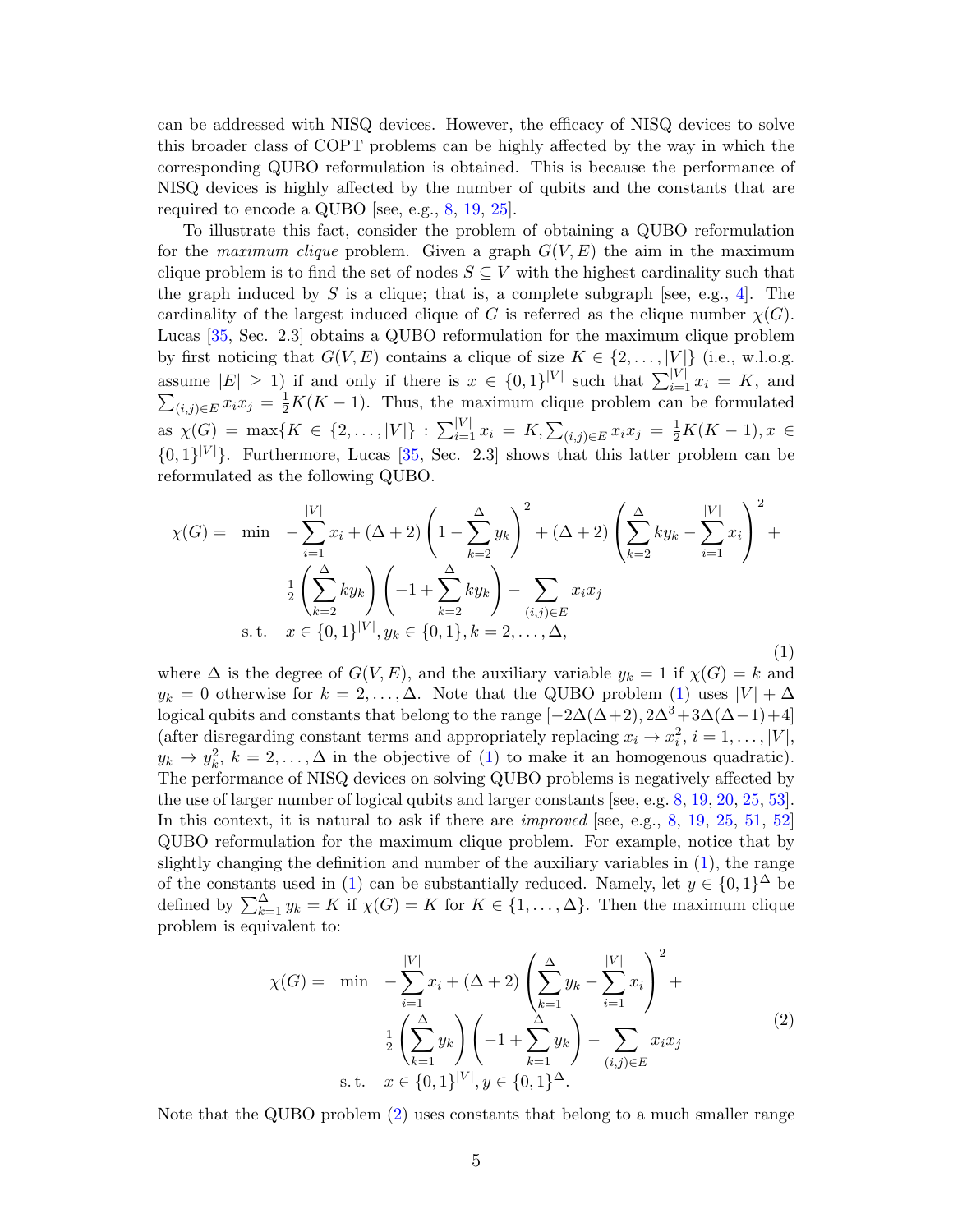$[-2(\Delta+2), 4(\Delta+2)+1]$  than the range of constants used in the QUBO problem (1) (after disregarding constant terms and appropriately replacing  $x_i \to x_i^2$ ,  $i = 1, ..., |V|$ ,  $y_k \to y_k^2$ ,  $k = 1, ..., \Delta$  in the objective of (1) to make it an homogenous quadratic). However, a much better QUBO formulation for the maximum clique problem can be obtained by using the fact that  $\chi(G) = \alpha(G^c)$  [see, e.g. 4], where for a graph  $G(V, E)$ ,  $G^c = G(V, E^c)$  is the complement of G, and  $\alpha(G)$  stands for the stable set number of the graph G [see, e.g., 24]; that is, the size of the largest cardinality set  $S \subseteq V$ , such that there are no edges between the nodes in S. This fact can be used to show that (see, e.g.,  $[8, Thm. 6]$  or  $[4, Thm. 2.3]$ , among others)

$$
\chi(G) = \alpha(G^{c}) = \min \left\{ -\sum_{i=1}^{|V|} x_i + 2 \sum_{(i,j) \notin E} x_i x_j : x \in \{0,1\}^{|V|} \right\}
$$
(3)

Note that the QUBO problem  $(3)$  uses  $|V|$  logical qubits and constants that belong to the range  $\{-1, 2\}$ . Thus, in terms of number of logical qubits and range of the constants used in the QUBO reformulation,  $(3)$  improves both  $(2)$  and  $(1)$ . It is worth to point out that the QUBO reformulation (3) has been stated in numerous articles [see, e.g., 1, 4, 10, 57, to name a few]. Moreover, it is well known that the range of the constants in (3) can be further reduced to  $\{-1,1\}$ . Namely, it has been proved (or stated) in numerous articles [see, e.g., 1, 6, 24, 38, 39, 55] that

$$
\chi(G) = \alpha(G^{c}) = \min \left\{ -\sum_{i=1}^{|V|} x_i + \sum_{(i,j)\notin E} x_i x_j : x \in \{0,1\}^{|V|} \right\}
$$
(4)

There is however a caveat in the QUBO reformulation (4). For any  $x \in \mathbb{R}^n$ , let  $supp(x) = \{i \in \{1, ..., n\} : x_i \neq 0\}$ . Unlike for  $(1)–(3)$ , given  $x^* \in \arg\min\{(4)\}\$ , supp $(x^*)$  might not be a clique on G (nor an independent set in  $G<sup>c</sup>$ ). That is, while the QUBO problems  $(1)-(3)$  are equivalent to the maximum clique problem in terms of both objective value and (loosely speaking) optimal solution, in general, the QUBO problem (4) is equivalent to the maximum clique problem only in terms of objective value. This important topic will be revisited and discussed in detail in Section 3.2.

Along these lines, in what follows we consider the problem of obtaining not only a QUBO reformulation, but improved QUBO reformulation of a keystone COPT problem; namely, the *maximum k-colorable subgraph* (MkCS) problem [see, e.g., 31].

## 3 The k-subgraph coloring problem

Let  $k \geq 1$  colors and a graph  $G = (V, E)$  on n vertices be given. A subgraph H of G is kcolorable if we can assign to each vertex of  $H$  a color such that no two adjacent vertices in H have the same color. The maximum k-colorable subgraph problem  $(MkCS)$  aims at finding a k-colorable subgraph  $H$  of  $G$  with maximum cardinality. To model this problem, notice that any k-coloring of a subgraph of G can be encoded in the following way. For any  $i \in [n]$  (where for any  $t \in \mathbb{N}$ ,  $[t] := \{1, \ldots, t\}$ ) and  $r \in [k]$ , let

$$
x_{ir} = \begin{cases} 1, & \text{if vertex } i \in [n] \text{ is colored with color } r \in [k], \\ 0, & \text{otherwise.} \end{cases} \tag{5}
$$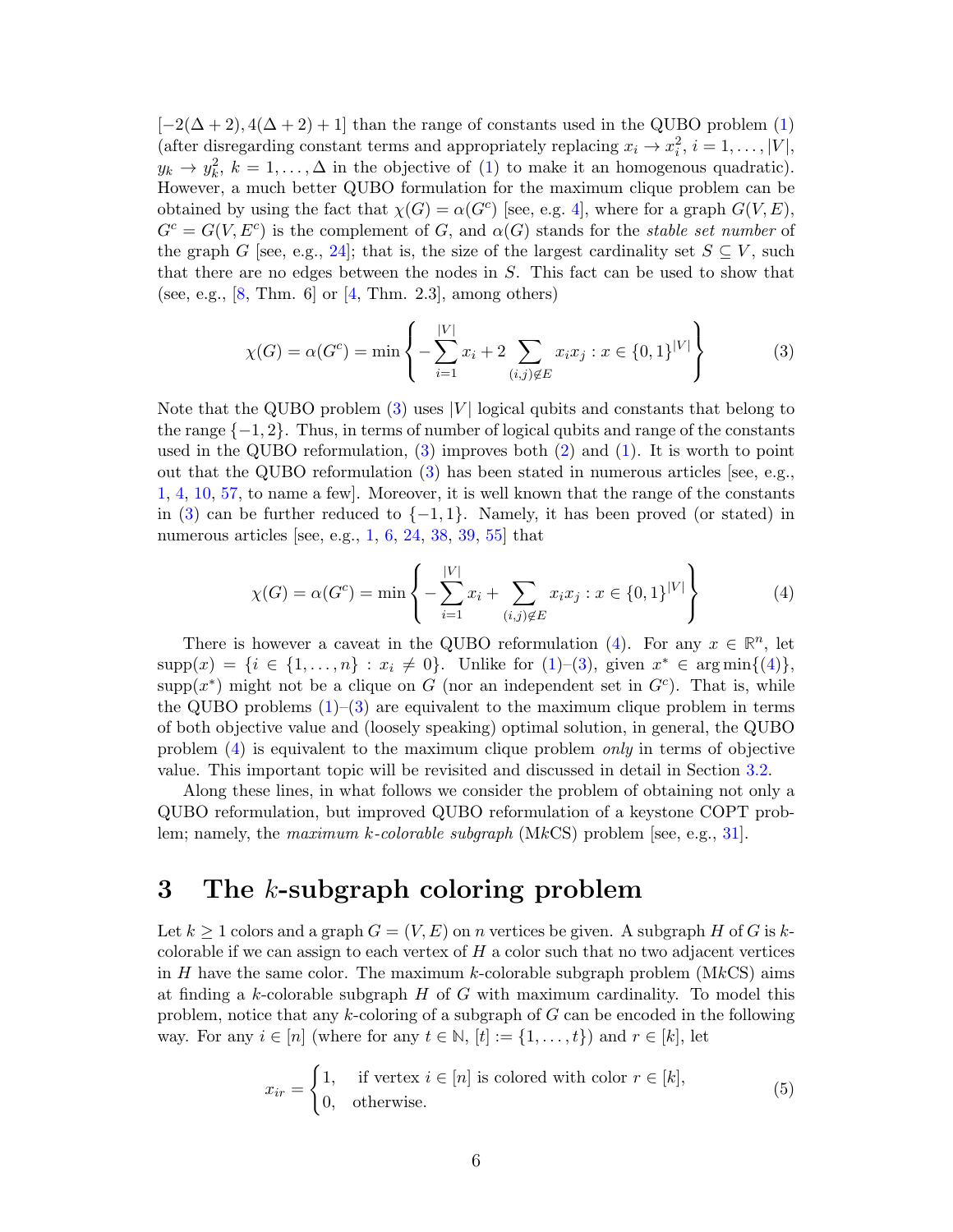Then,  $x \in \{0,1\}^{n \times k}$  defines a k-coloring of a subgraph of G if and only

$$
x_{ir} + x_{jr} \le 1, \text{ for all } (i, j) \in E, r \in [k],
$$
  

$$
\sum_{r \in [k]} x_{ir} \le 1, \text{ for all } i \in [n].
$$
  
(6)

Then, the MkCS can be formulated as [see, e.g.,  $31$ ]:

$$
\alpha_k(G) := \max_{\substack{x \in \{0,1\}^{n \times k} \\ \text{s.t.}}} \sum_{\substack{i \in [n], r \in [k] \\ x_{ir} + x_{jr} \le 1, \\ r \in [k]}} x_{ir}
$$
\n
$$
\sum_{r \in [k]} x_{ir} \le 1, \quad \text{for all } (i, j) \in E, r \in [k],
$$
\n
$$
(7)
$$

The MkCS problem falls into the class of NP-complete problems [56]. Moreover, even approximating this problem is known to be NP-hard [36]. For  $k = 1$ , the MkCS is equivalent to the maximum stable set problem (i.e.,  $\alpha_1(G) = \alpha(G)$ ) that has been widely and thoroughly studied in the literature; and in particular, in the quantum computing literature [see, e.g., 10, 38, 55]. The cases  $k = 2$ ; which is also referred as the maximum bipartite subgraph problem, and case  $k > 2$  are considered less in the literature [see 31, for details]. However, as mentioned earlier, the MkCS problem arises in channel assignment in spectrum sharing networks (e.g., Wi-Fi or cellular) [23, 48], VLSI design [18], human genetic research [18, 33], telecommunications [34], and cyber security [3]. Thus, a range of approaches have been studied in the literature to address the solution of the MkCS problem, for example, using semidefinite optimization techniques [see, e.g.,  $31, 49$ ] or integer programming techniques [see, e.g.,  $8, 9, 26$ ].

Next we obtain and characterize QUBO reformulations for the MkCS problem that allow to address its solution using quantum technology. Before presenting these results, let us mention some additional, very basic facts about the  $MkCS$  problem that will be relevant to the discussion next.

Notice that a MkCS H of  $G(V, E)$  can be recovered from any  $x^* \in \arg \max \{\alpha_k(G)\};$ that is,  $H := G(V_H, E_H)$ , where  $V_H = \{i \in [n] : x_{ir}^* > 0 \text{ for some } r \in [k]\}, E_H :=$  $\{(i,j)\in E : i,j \in V_H\}$ , and the coloring of the vertices is obtained by coloring vertex  $i \in V_H$  with color  $r \in [k]$  if and only if  $x_{ir}^* = 1$ . Furthermore, given  $\tilde{x} \in \{0, 1\}^{n \times k}$ , it is very simple to obtain a feasible solution  $x' \in \{0,1\}^{n \times k}$  for the MkCS problem by sequentially dropping color  $r' \in [k]$  from vertex  $i' \in [n]$ ; that is, setting  $\tilde{x}_{i'r'} = 0$ , if  $\tilde{x}_{i'r'} = 1$  and there exists  $(i', j) \in E$  such that  $\tilde{x}_{i'r'} + \tilde{x}_{jr'} > 1$  or  $\sum_{r \neq r'} \tilde{x}_{i'r} \geq 1$ . This simple fact is formally stated in Algorithm 1, in a particular form that will be helpful in stating some of the QUBO characterization results that follow.

#### 3.1 Linear-based QUBO reformulation

Based on the formulation  $(7)$  of the MkCS problem in which all the constraints, except for the binary variable constraints are linear, we can derive and characterize a linearbased QUBO reformulation for the MkCS problem. For that purpose, let us first introduce some notation.

Given  $k \geq 1$ , a graph  $G = (V, E)$  on n vertices, and  $x \in \{0, 1\}^{n \times k}$ ,  $s \in \{0, 1\}^{|E| \times k}$ ,  $t \in \{0, 1\}^n$ , let

$$
H_0(x) = \sum_{i \in [n], r \in [k]} x_{ir}^2,
$$
\n(8)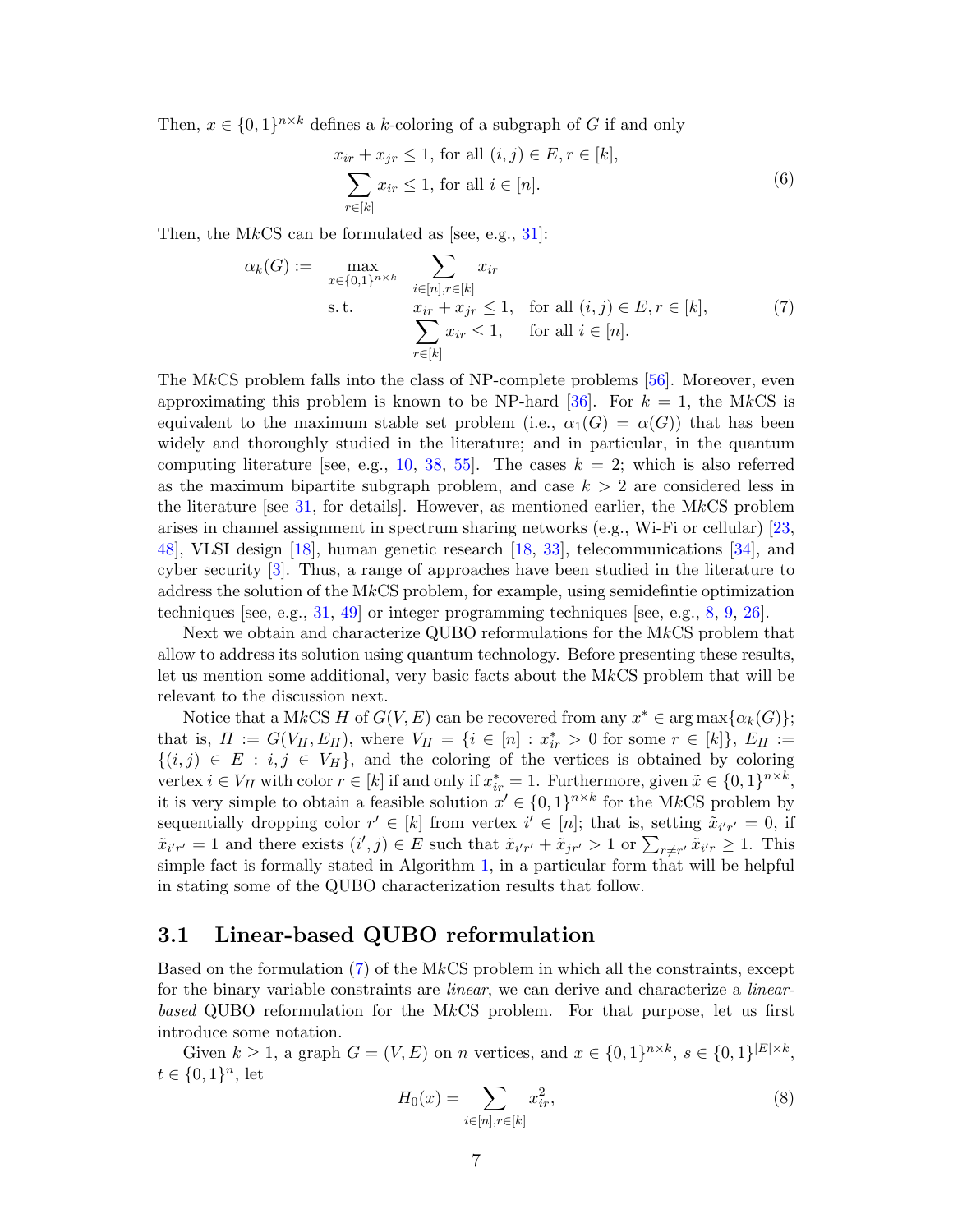Algorithm 1 MkCS feasibility

1: **Input**  $k \geq 1$ ,  $G(V, E)$ ,  $|V| = n$ ,  $x \in \{0, 1\}^{n \times k}$ 2: for  $i \in [n]$ ,  $(i, j) \in E$ ,  $r \in [k]$  do<br>3: if  $x_{ir} + x_{ir} > 1$  then if  $x_{ir} + x_{jr} > 1$  then 4:  $x_{ir} \rightarrow 0$ <br>5: **end if** end if 6: end for 7: for  $i \in [n]$ ,  $r \in [k]$  do<br>8: if  $x_{ir} = 1$  and  $\sum_{r}$ 8: if  $x_{ir} = 1$  and  $\sum_{p \neq r \in [k]} x_{ip} \geq 1$  then 9:  $x_{ir} \rightarrow 0$ <br>10: **end if** end if 11: end for 12: **Output**  $x' := x$  a feasible solution for the MkSC problem

and

$$
H_1^l(x,s) = \sum_{(i,j)\in E, r\in[k]} (x_{ir} + x_{jr} + s_{ijr} - 1)^2,
$$
\n(9a)

$$
H_2^l(x,t) = \sum_{i \in [n]} \left( \sum_{r \in [k]} x_{ir} + t_i - 1 \right)^2.
$$
 (9b)

Furthermore, we define the following simple mappings. Given  $x \in \{0,1\}^{n \times k}$  and  $i' \in$  $[n], r' \in [k]$ , let the mapping  $\mathcal{X}_{i'r'}(x) : \{0,1\}^{n \times k} \to \{0,1\}^{n \times k}$  be defined by

$$
x_{ir} \to \begin{cases} 0 & \text{if } i = i', r = r' \\ x_{ir} & \text{otherwise} \end{cases}, i \in [n], r \in [k].
$$
 (10)

Note that  $\mathcal{X}_{i'r'}(x)$  is a generalization of the mapping used on proofs regarding QUBO reformulations of the stable set number problem (i.e., M1CS) [see, e.g., 1, 6, 24, 39, 55]. Here however, to deal with the general case  $k > 1$ , we need an additional mapping.

Given  $p = \{0, 1\}$ ,  $s \in \{0, 1\}^{|E| \times k}$ ,  $t \in \{0, 1\}^n$ , and  $(i', j') \in E$ ,  $r' \in [k]$ , let the mapping  $\mathcal{M}_{i'j',r'}^p(s,t) : \{0,1\}^{|E|\times k+n} \to \{0,1\}^{|E|\times k+n}$  be defined by

$$
s_{ijr} \rightarrow \begin{cases} 1 - s_{i'jr'} & \text{if } i = i', j \neq j', r = r' \\ (1 - s_{i'jr'})p & \text{if } i = i', j = j', r = r' \\ s_{ijr} & \text{otherwise} \end{cases}, (i, j) \in E, r \in [k], \qquad (11a)
$$

$$
t_i \to \begin{cases} 1-p & \text{if } i = i', \\ t_i & \text{otherwise} \end{cases}, i \in [n].
$$
 (11b)

With these definitions in hand, we can now obtain the desired linear-based QUBO reformulation of the MkCS problem. For any  $c_1, c_2 > 0$  define the QUBO problem:

$$
Q_{c_1,c_2}^l(k, G) := \max H_{c_1,c_2}^l(x, s, t) := H_0(x) - c_1 H_1^l(x, s) - c_2 H_2^l(x, t)
$$
  
s.t.  $x \in \{0, 1\}^{n \times k}, s \in \{0, 1\}^{|E| \times k}, t \in \{0, 1\}^n$ . (12)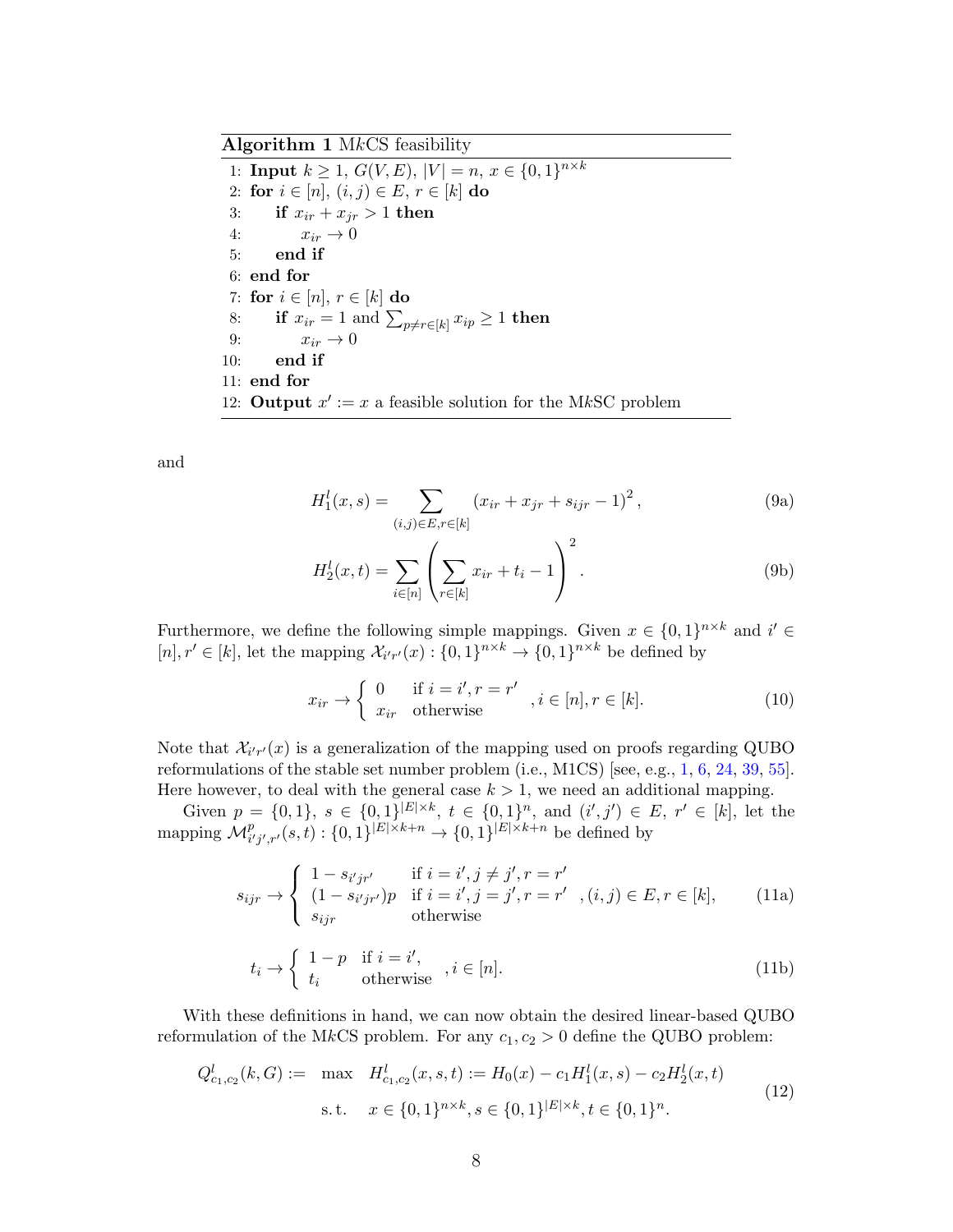**Theorem 1** (linear-based QUBO reformulation of MkCS problem). Let  $k \geq 1$  and a graph  $G = (V, E)$  on n vertices be given. Then, for any  $c_1 > 1, c_2 > 1, Q_{c_1,c_2}^l(k, G) =$  $\alpha_k(G)$ , and if  $\tilde{x} \in \arg \max_x \{Q_{c_1,c_2}^l(k, G)\}\$  then  $\tilde{x} \in \arg \max \{\alpha_k(G)\}\$ .

*Proof.* First, notice that  $\tilde{x}$  is well defined and  $Q_{c_1,c_2}^l(k, G)$  is attained as (12) is defined over a compact feasible set. Also, notice that for any  $c_1, c_2 > 0$  and any feasible solution  $x' \in \{0,1\}^{n \times k}$  for the MkCS problem (7) with objective value  $z(x') := \sum_{i \in [n], r \in [k]} x_{ir}$ , one can construct a feasible solution for (12); that is,  $x = x'$ ,  $s_{ijr} = 1 - x'_{ir} - x'_{jr}$ , for all  $(i, j) \in E, r \in [k],$  and  $t_i = 1 - \sum_{r \in [k]} x'_{ir}$ , with objective value  $H^l_{c_1, c_2}(x, s, t) = z(x')$ . Thus, if  $c_1, c_2 > 0$ , the QUBO problem (12) is a relaxation of (7), and consequently  $Q_{c_1,c_2}^l(k, G) \ge \alpha_k(G)$ . Thus, to prove the result, it is enough to show that when  $c_1, c_2 > 1$ , one has that  $\tilde{x}$  is a feasible solution for (7). By contradiction, assume this is not the case and let  $c_1, c_2 > 1$ ,  $(\tilde{s}, \tilde{t}) := \arg \max_{(s,t)} \{Q_{c_1,c_2}^l(k, G)\}\.$  Then either: (1) there is at least an  $(i', j') \in E$  and  $r' \in [k]$  such that  $\tilde{x}_{i'r'} + \tilde{x}_{j'r'} > 1$ ; or (2) there is at least an  $i' \in [n]$  and  $r' \in [k]$  such that  $\tilde{x}_{i'r'} = 1$  and  $\sum_{r \neq r' \in [k]} \tilde{x}_{i'r} \geq 1$ .

For case (1), consider the feasible solution  $(x, s^0, t^0) \in \{0, 1\}^{n \times k + |E| \times k + n}$  for (12) obtained from  $(\tilde{x}, \tilde{s}, \tilde{t})$  by letting  $(x, s, t) = (\mathcal{X}_{i'r'}(\tilde{x}), \mathcal{M}_{i'j',r'}^0(\tilde{s}, \tilde{t}))$  (cf., (10), (11)). It then follows from (8), (10), and the fact that  $\tilde{x}_{i'r'} = 1$  that

$$
H_0(x) = H_0(\tilde{x}) - 1.
$$
\n(13)

Also, from (9a), (10), (11a), and the fact that  $\tilde{x}_{i'r'} = \tilde{x}_{j'r'} = 1$ , it follows that  $-H_1^l(x, s^0) = -H_1^l(\tilde{x}, \tilde{s}) + \sum_{(i', j \neq j') \in E} 4\tilde{x}_{jr'} \tilde{s}_{i'jr'} + (1 + \tilde{s}_{i'j'r'})^2$ . Thus,

$$
-H_1^l(x, s^0) \ge -H_1^l(\tilde{x}, \tilde{s}) + 1.
$$
\n(14)

Further, from (9b), (10), (11b), and the fact that  $\tilde{x}_{i'r'} = 1$ , it follows that  $-H_2^l(x,t^0) =$  $-H_2^l(\tilde{x}, \tilde{t}) + 2\tilde{t}_{i'}\sum_{r \neq r' \in [k]} \tilde{x}_{i'r} + \tilde{t}_{i'}^2$ . Thus,

$$
-H_2^l(x, t^0) \ge -H_2^l(\tilde{x}, \tilde{t}).
$$
\n(15)

Using (13), (14), (15), it follows that  $H_{c_1,c_2}^l(x,s^0,t^0) \geq H_{c_1,c_2}^l(\tilde{x},\tilde{s},\tilde{t}) - 1 + c_1 >$  $H_{c_1,c_2}^l(\tilde{x},\tilde{s},\tilde{t}) = Q_{c_1,c_2}^l(k,G)$ , which contradicts the optimality of  $(\tilde{x},\tilde{s},\tilde{t})$  for (12).

We proceed analogously for case (2). Consider the feasible solution  $(x, s, t) \in$  $\{0,1\}^{n \times k + |E| \times k+n}$  for (12) obtained from  $(\tilde{x}, \tilde{s}, \tilde{t})$  by letting  $(x, s^1, t^1) = (\mathcal{X}_{i'r'}(\tilde{x}),$  $\mathcal{M}^1_{i',r'}(\tilde{s},\tilde{t})$  (cf., (10), (11)). It then follows from (8), (10), and the fact that  $\tilde{x}_{i'r'} = 1$ that (13) holds. Also, from (9a), (10), (11a), and the fact that  $\tilde{x}_{i'r'} = 1$ , it follows that  $-H_1^l(x, s^1) = -H_1^l(\tilde{x}, \tilde{s}) + \sum_{(i', j) \in E} 4\tilde{x}_{jr'} \tilde{s}_{i'jr'}$ . Thus,

$$
-H_1^l(x, s^1) \ge -H_1^l(\tilde{x}, \tilde{s}).
$$
\n(16)

Further, from (9b), (10), (11b), and the fact that  $\tilde{x}_{i'r'} = 1$ ,  $\sum_{r \neq r' \in [k]} \tilde{x}_{j'r} \geq 1$ , it follows that  $-H_2^l(x,t^1) = -H_2^l(\tilde{x},\tilde{t}) + 2(\sum_{r \neq r' \in [k]} \tilde{x}_{i'r})(1 + \tilde{t}_{i'}) + \tilde{t}_{i'}^2 - 1$ . Thus,

$$
-H_2^l(x, t^1) \ge -H_2^l(\tilde{x}, \tilde{s}) + 1.
$$
\n(17)

Using (13), (16), (17), it follows that  $H_{c_1,c_2}^l(x,s^1,t^1) \geq H_{c_1,c_2}^l(\tilde{x},\tilde{s},\tilde{t}) - 1 + c_2 >$  $H_{c_1,c_2}^l(\tilde{x},\tilde{s},\tilde{t}) = Q_{c_1,c_2}^l(k,G)$ , which contradicts the optimality of  $(\tilde{x},\tilde{s},\tilde{t})$  for (12).

Therefore  $\tilde{x}$  satisfies that there is no  $(i', j') \in E$  and  $r' \in [k]$  such that  $\tilde{x}_{i'r'} + \tilde{x}_{j'r'} >$ 1, or  $i' \in [n]$  and  $r' \in [k]$  such that  $\sum_{r \in [k]} \tilde{x}_{i'r} > 1$ . Therefore  $\tilde{x}$  is a feasible solution of (7), which finishes the proof. ⊔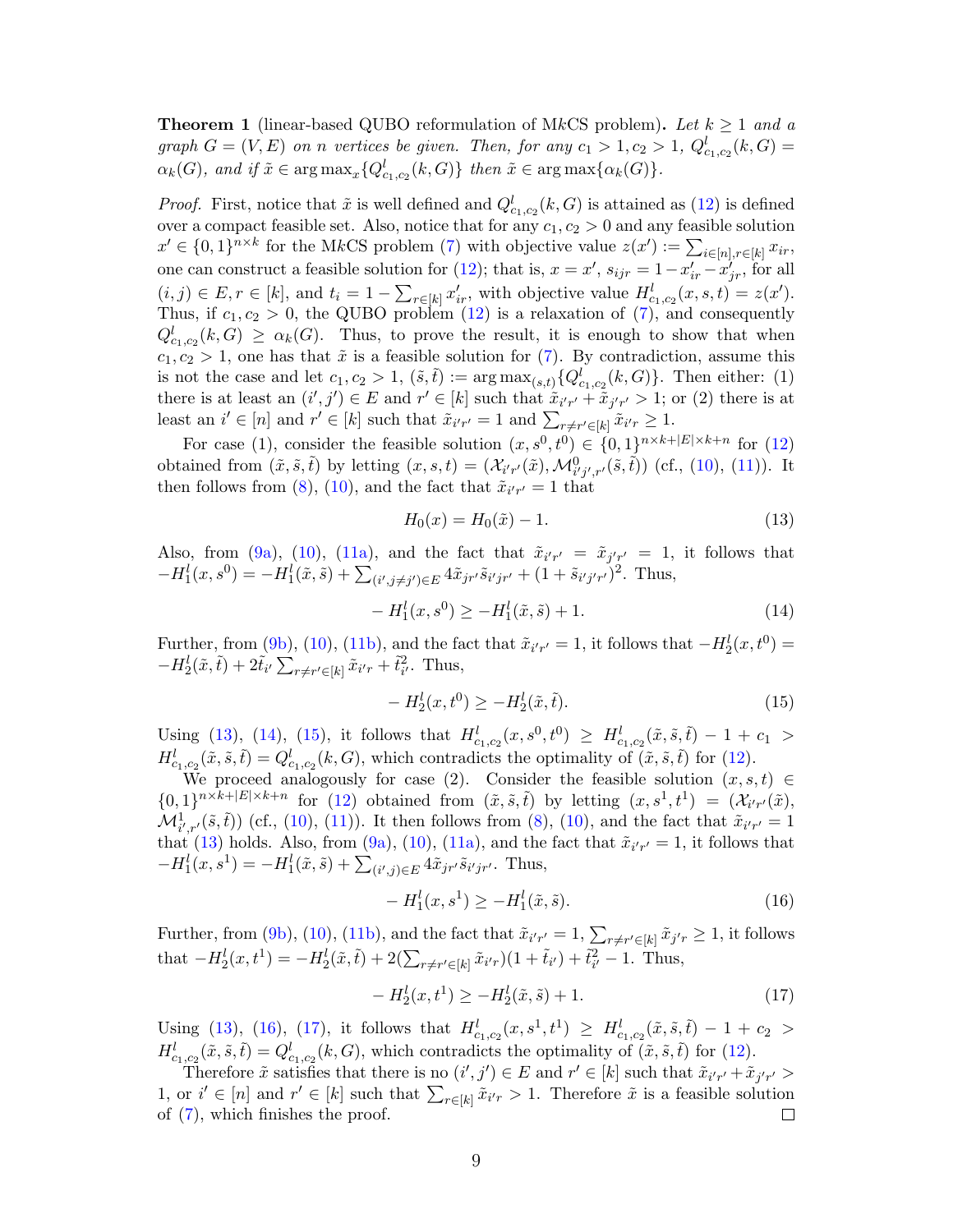It is worth to mention that, loosely speaking, the general form of the QUBO reformulation (12) for the MkCS problem can be obtained by using the recent results of Lasserre [32, Thm. 2.2]. Namely, one can use this result after reformulating the MkCS problem constraints as equality constraints using the approach described in  $[32,$ Sec. 2.3]. Then, after reformulating the problem using  $\{1, -1\}$  binary variables (instead of  $\{0, 1\}$  binary variables),  $\{32, \text{Thm. } 2.2\}$  can be used to obtain a QUBO reformulation of the MkCS problem. However, this reformulation would require the use a penalty constant with a value larger than  $nk$  (cf., with the values of  $c_1, c_2$  in Theorem 1), and require the use of more auxiliary (i.e., slack) binary variables than the ones used in Theorem 1. Thus, Theorem 1 provides an improved QUBO reformulation of the MkCS problem than the one that would be obtained using [32, Thm. 2.2].

Later, in Section 3.3, we will further characterize the QUBO reformulation (12) for the MkCS. Next, however, we derive and characterize a QUBO reformulation for the MkCS in which no auxiliary (i.e., slack) binary variables are needed.

#### 3.2 Nonlinear QUBO reformulation

Next, we obtain an improved QUBO reformulation for the MkCS problem in terms of the number of binary decision variables required in the QUBO reformulation, when compared with the one provided and characterized in Section 3.1. For this purpose, first notice that for any  $x \in \{0,1\}^{n \times k}$ , the linear constraints in (6) are equivalent to the nonlinear constraints

$$
x_{ir}x_{jr} = 0, \text{ for all } (i, j) \in E, r \in [k],
$$
  
\n
$$
x_{ir}x_{ip} = 0, \text{ for all } i \in [n], (r, p \neq r) \in [k] \times [k].
$$
\n(18)

Then, consistent with (18), given  $k \geq 1$ , a graph  $G = (V, E)$  on n vertices, and  $x \in \{0,1\}^{n \times k}$ , let

$$
H_1^n(x) = \sum_{(i,j) \in E, r \in [k]} x_{ir} x_{jr},
$$
\n(19a)

$$
H_2^n(x) = \sum_{i \in [n]} \left( \sum_{r \in [k], p \neq r \in [k]} x_{ir} x_{ip} \right).
$$
 (19b)

With these definitions in hand we can now obtain the desired *nonlinear-based* QUBO reformulation of the MkCS problem. For any  $c_1, c_2 > 0$  define the QUBO problem:

$$
Q_{c_1,c_2}^n(k, G) := \max H_{c_1,c_2}^n(x) := H_0(x) - c_1 H_1^n(x) - c_2 H_2^n(x)
$$
  
s.t.  $x \in \{0,1\}^{n \times k}$ . (20)

**Theorem 2** (nonlinear-based QUBO reformulation of MkCS problem). Let  $k \geq 1$  and a graph  $G = (V, E)$  on n vertices be given. Then, for any  $c_1 > 1, c_2 > 1, Q_{c_1,c_2}^n(k, G) =$  $\alpha_k(G)$ , and if  $\tilde{x} \in \arg \max \{Q^n_{c_1,c_2}(k, G)\}\$  then  $\tilde{x} \in \arg \max \{\alpha_k(G)\}\$ .

*Proof.* The proof is mostly analogous to the proof of Theorem 1. First, notice that  $\tilde{x}$ is well defined and  $Q_{c_1,c_2}^n(k, G)$  is attained as  $(20)$  is defined over a compact feasible set. Also, notice that for any  $c_1, c_2 > 0$  and any feasible solution  $x' \in \{0, 1\}^{n \times k}$  for the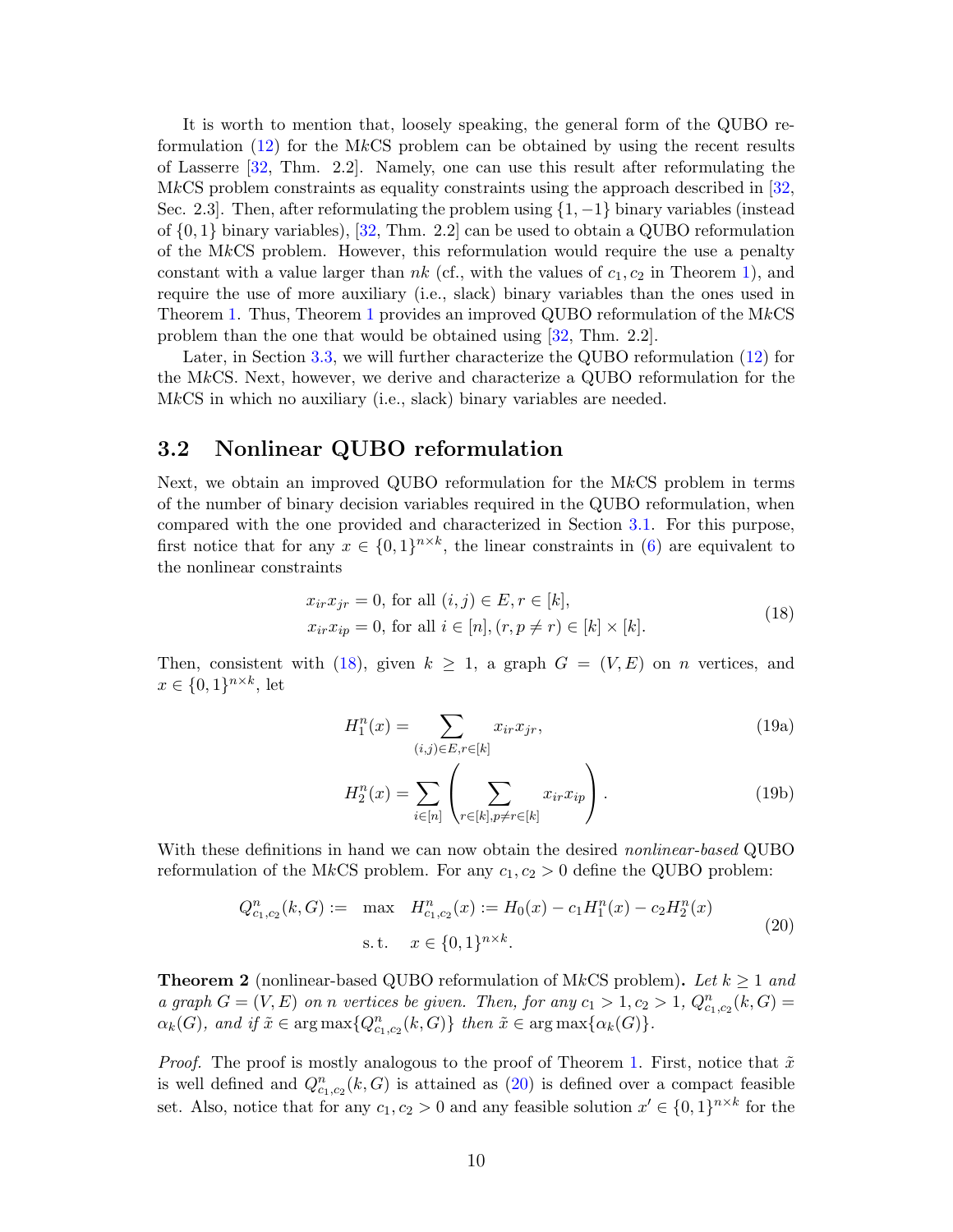MkCS problem (7) with objective value  $z(x') := \sum_{i \in [n], r \in [k]} x_{ir}$ , one hast that x' is a feasible solution of (20) with objective value  $H_{c_1,c_2}^n(x) = z(x')$  (i.e., x' satisfies (18)). Thus, if  $c_1, c_2 > 0$ , the QUBO problem (20) is a relaxation of (7), and consequently  $Q_{c_1,c_2}^n(k, G) \ge \alpha_k(G)$ . Thus, to prove the result, it is enough to show that when  $c_1, c_2 > 1$ , one has that  $\tilde{x}$  is a feasible solution for (7). By contradiction, assume this is not the case and let  $c_1, c_2 > 1$ . Then either: (1) there is at least an  $(i', j') \in E$  and  $r' \in [k]$  such that  $\tilde{x}_{i'r'} + \tilde{x}_{j'r'} > 1$ ; or (2) there is at least an  $i' \in [n]$  and  $r' \in [k]$  such that  $\tilde{x}_{i'r'} = 1$  and  $\sum_{r \neq r' \in [k]} \tilde{x}_{i'r} \geq 1$ . Notice that in either case  $\tilde{x}_{i'r'} = 1$ . Now consider the feasible solution  $x \in \{0,1\}^{n \times k}$  for (20) obtained from  $\tilde{x}$  by letting  $x = \mathcal{X}_{i'r'}(\tilde{x})$ (cf., (10)). Notice that from (8), (10), and the fact that  $\tilde{x}_{i'r'} = 1$  one has that (13) holds. Also, from (19a), (10), and the fact that  $\tilde{x}_{i'r'} = 1$ , it follows that  $-H_1^n(x) =$  $-H_1^n(\tilde{x}) + \sum_{(i',j\neq j')\in E} \tilde{x}_{jr'} + \tilde{x}_{j'r'}$ . Thus,

$$
-H_1^n(x) \ge -H_1^n(\tilde{x}) + \tilde{x}_{j'r'}.
$$
\n(21)

Further, from (19b), (10), and the fact that  $\tilde{x}_{i'r'} = 1$ , it follows that

$$
-H_2^n(x) = -H_2^n(\tilde{x}) + \sum_{r \neq r' \in [k]} x_{i'r}.
$$
\n(22)

Using  $(13)$ ,  $(21)$ ,  $(22)$ , it follows that

$$
H_{c_1,c_2}^n(x) \ge H_{c_1,c_2}^n(\tilde{x}) - 1 + c_1 \tilde{x}_{j'r'} + c_2 \sum_{r \ne r' \in [k]} x_{i'r}.
$$
 (23)

In case (1), we have that  $\tilde{x}_{j'r'} = 1$ . Thus, from (23), we have that  $H_{c_1,c_2}^n(x) \geq$  $H_{c_1,c_2}^n(\tilde{x}) - 1 + c_1 > H_{c_1,c_2}^n(\tilde{x}) = Q_{c_1,c_2}^n(k, G)$ , which contradicts the optimality of  $\tilde{x}$ for (20). Analogously, in case (2), we have that  $\sum_{r \neq r' \in [k]} \tilde{x}_{j'r} \geq 1$ . Thus, from (23), we have that  $H_{c_1,c_2}^n(x) \ge H_{c_1,c_2}^n(\tilde{x}) - 1 + c_2 > H_{c_1,c_2}^n(\tilde{x}) = Q_{c_1,c_2}^n(k, G)$ , which contradicts the optimality of  $\tilde{x}$  for  $(20)$ .

Therefore  $\tilde{x}$  satisfies that there is no  $(i', j') \in E$  and  $r' \in [k]$  such that  $\tilde{x}_{i'r'} + \tilde{x}_{j'r'} >$ 1, or  $i' \in [n]$  and  $r' \in [k]$  such that  $\sum_{r \in [k]} \tilde{x}_{i'r} > 1$ . Therefore  $\tilde{x}$  is a feasible solution of (7), which finishes the proof.  $\sqcup$ 

Next, we show that the value of the penalty constants  $c_1, c_2$  in the definition of  $Q_{c_1,c_2}^n(k, G)$  in (20) can be further reduced to the values  $c_1 = c_2 = 1$ , while still being able to obtain an optimal solution for the MkCS problem for  $G(V, E)$  by solving the QUBO problem  $Q_{1,1}^n(k, G)$ . In this case,  $Q_{1,1}^n(k, G)$  is equivalent to  $\alpha_k(G)$  in terms of their optimal objective value, but not necessarily in terms of their optimal solutions. That is, the optimal solution  $\tilde{x} := \arg \max(Q_{1,1}^n(k, G))$  might not necessarily be a feasible solution for the MkCS problem, which hinders the possibility of constructing a MkCS H for  $G(V, E)$ . However, as we formally show in the next corollary, the  $Q_{1,1}^n(k, G)$  optimal solution  $\tilde{x}$  can be simply modified to obtain an optimal solution for the MkCS problem.

Corollary 1 (unit-penalty nonlinear-based QUBO formulation of MkCS problem). Let  $k \geq 1$  and a graph  $G = (V, E)$  on n vertices be given, and let  $\tilde{x} := \arg \max \{Q_{1,1}^n(k, G)\}$ (recall (20)). Then,  $Q_{1,1}^n(k, G) = \alpha_k(G)$ . Furthermore,  $x' \in \arg \max \{\alpha_k(G)\}\$ , where  $x' \in \{0,1\}^{n \times k}$  is the output obtained when k,  $G(V, E)$ ,  $|V|$ ,  $x = \tilde{x}$  is used as input in Algorithm 1.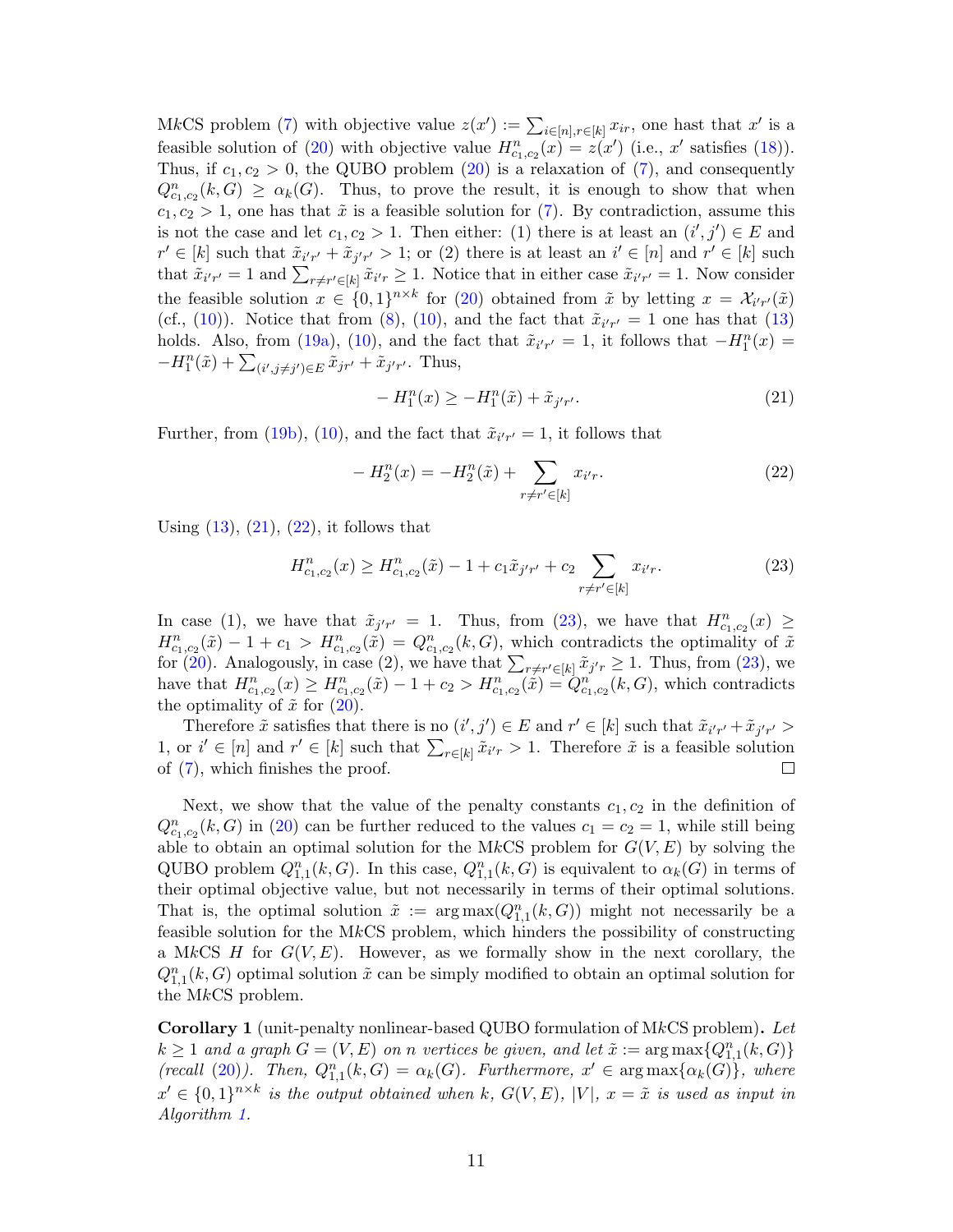*Proof.* The result follows from the proof of Theorem 2 and Algorithm 1. More specifically, notice that Algorithm 1(4): is equivalent to applying the mapping  $\mathcal{X}_{ir}(\cdot)$  (recall (10)) to the current solution x in the Algorithm when  $x_{ir} = x_{jr} = 1$  for some  $(i, j) \in E, r \in [k]$ . Thus, it follows from (23) that the value of  $H_{1,c_2}^n(x)$  can only increase or stay equal after Algorithm 1(4): Similarly, notice that Algorithm 1(9): is equivalent to applying the mapping  $\mathcal{X}_{ir}(\cdot)$  (recall (10)) to the current solution x in the Algorithm when  $x_{ir} = 1$ ,  $\sum_{p \neq r \in [k]} x_{ip} \geq 1$  for some  $i \in [n]$ ,  $r \in [k]$ . Thus, it follows from (23) that the value  $H_{c_1,1}^n(x)$  can only increase of stay equal after Algorithm 1(9):. Thus, at the end of Algorithm 1 one obtains a feasible solution  $x'$  for the MkCS problem with objective  $H_{1,1}^n(x') \ge H_{1,1}^n(\tilde{x}) = Q_{1,1}^n(k, G)$ . Since  $Q_{1,1}^n(k, G) \ge \alpha_k(G)$  (see beginning of proof of Theorem 2), it follows that  $Q_{1,1}^n(k, G) = \alpha_k(G)$ , and  $x' \in \arg \max \{\alpha_k(G)\}\$ .

In light of Theorem 2 and Corollary 1, it is natural to consider what happens if in the QUBO problem (20) one considers penalty values  $0 < c_1, c_2 < 1$ .

**Proposition 1.** Let  $k \geq 1$  and  $c_1, c_2 > 0$  be given. If  $c_1 < 1$  or  $c_2 < 1$  and  $k > 1$ , then there exists a graph  $G(V, E)$  such that  $Q_{c_1, c_2}^n(k, G) > \alpha_k(G)$ .

*Proof.* First, consider the case in which  $0 < c_1 < 1$ , and let  $G(V, E)$  is a clique of  $k+1$ vertices. Clearly  $\alpha_k(G) = k$ . Now let

$$
x_{ir} = \begin{cases} 1 & i = r, i \le k \\ 1 & i = k + 1, r = k \\ 0 & \text{otherwise} \end{cases}
$$
, for all  $i \in [k + 1], r \in [k]$ .

Then,  $Q_{c_1,c_2}^n(k, G) \ge H_{c_1,c_2}^n(x) = (k+1) - c_1 > k = \alpha_k(G)$ . Now, consider the case in which  $0 < c_2 < 1$ , and let  $G(V, E)$  be the graph on  $k + 1$  vertices obtained by taking a clique in  $k + 1$  vertices and adding a vertex  $k + 2$  and edge  $(k + 1, k + 2)$ . That is,  $V = [k+2]$ , and  $E = \{(i, j) : 1 \le i < j \le k+1\} \cup \{(k+1, k+2)\}.$  Clearly  $\alpha_k(G) = k + 1$ . Now let

$$
x_{ir} = \begin{cases} 1 & i = r, i \leq k \\ 1 & i = k + 2, r = k \\ 1 & i = k + 2, r = k - 1 \\ 0 & \text{otherwise} \end{cases}, \text{ for all } i \in [k + 2], r \in [k].
$$

Then,  $Q_{c_1,c_2}^n(k, G) \ge H_{c_1,c_2}^n(x) = (k+2) - c_2 > k+1 = \alpha_k(G).$  $\Box$ 

Theorem 2 together with Corollary 1 and Proposition 1 fully characterize the QUBO problem (20) as a means to obtain a QUBO reformulation of the MkCS problem. In short, for any  $c_1, c_2 \geq 1$ , solving the nonlinear-based QUBO problem (20) is equivalent to solving the MkCS problem with the caveat that if either  $c_1 = 1$  or  $c_2 = 1$ , the simple Algorithm 1 might need to be applied to the optimal solution of (20) in order to obtain an optimal solution for the MkCS problem. On the other hand, if  $0 < c_1 < 1$ or  $0 < c_2 < 1$ , solving the nonlinear-based QUBO problem (20) is not guaranteed to provide the objective value or the solution to the MkCS problem.

As illustrated in Section 4, this full characterization gives the freedom to fine tune the QUBO reformulation of the MkCS problem to make the best use of quantum tools in addressing the solution of this problem.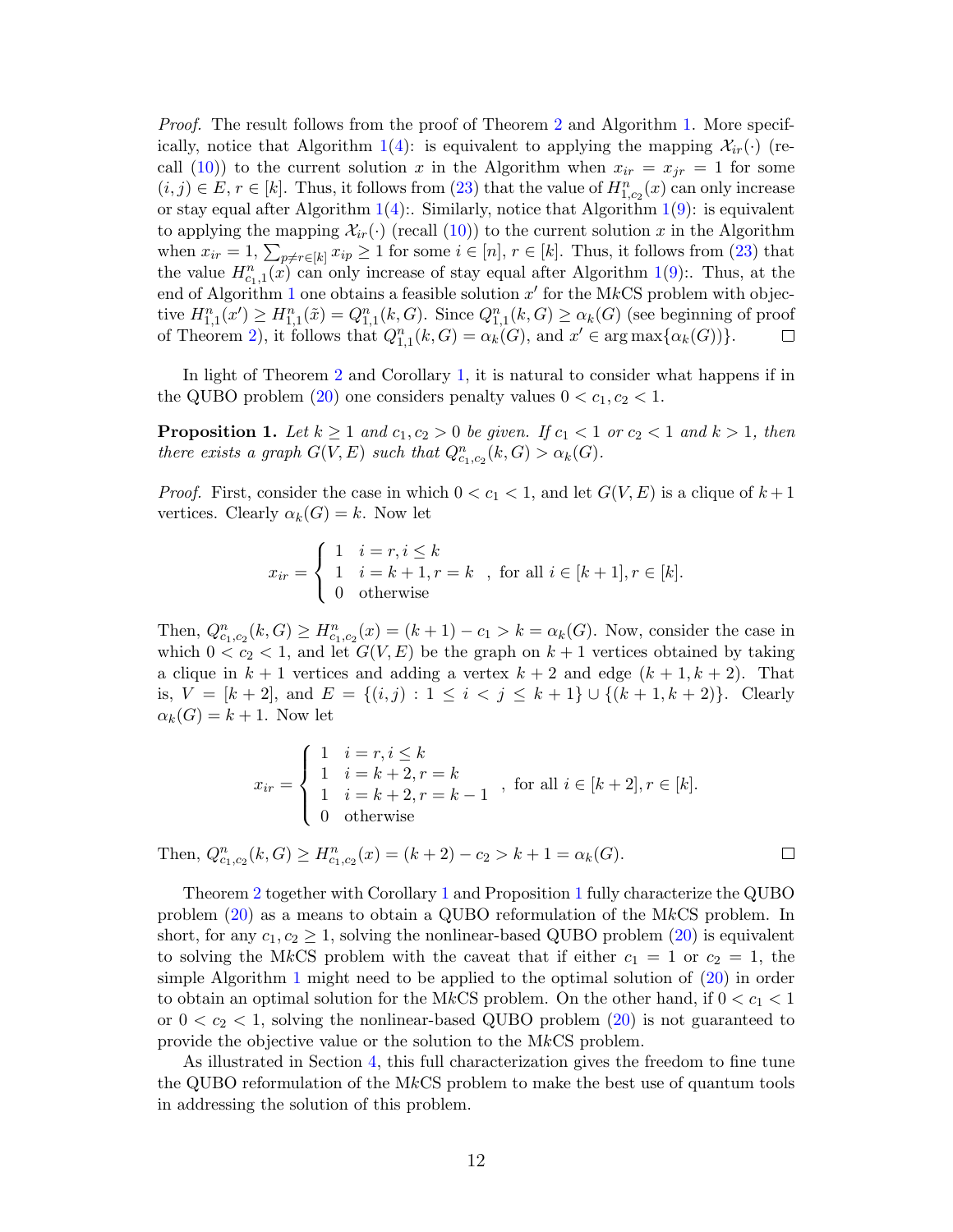In finishing this section, recall that the MkCS problem is equivalent to the stable set problem when  $k = 1$ . Thus the QUBO reformulation results [see, e.g., 1, 4, 6, 8, 24, 38, 39, 55] for the stable set problem of the form

$$
\alpha(G) = \max \left\{ \sum_{i=1}^{n} x_i^2 - c_1 \sum_{(i,j) \in E} x_i x_j : x \in \{0,1\}^n \right\},
$$
\n(24)

for a given graph  $G(V, E)$  on n vertices and  $c_1 \geq 1$  follow from Theorem 2 and Corollary 1. In particular, Corollary 1 implies results in which  $c_1$  is set to one in (24). However, Corollary 1 brings up a fact that to the best of our knowledge has been ignored in the literature; namely, that when  $c_1$  is set to one in  $(24)$ , the support of the optimal solution of (24) might not necessarily correspond to a stable set of the graph  $G(V, E)$ .

#### 3.3 Linear-based QUBO reformulation revisited

After the results in Section 3.2, which provide a full characterization of the QUBO problem  $(20)$  to reformulate the MkCS problem, it is natural to consider if a similar full characterization of the QUBO problem (12) can be obtained. Indeed, it is not difficult to see that analogous results (with analogous proofs that are not included in the interest of brevity), to Corollary 1 and Proposition 1 can be obtained for the QUBO problem (12).

Corollary 2 (unit-penalty linear-based QUBO formulation of MkCS problem). Let  $k \geq 1$  and a graph  $G = (V, E)$  on n vertices be given, and let  $\tilde{x} := \arg \max_x \{Q_{1,1}^l(k, G)\}$ (recall (12)). Then,  $Q_{1,1}^l(k, G) = \alpha_k(G)$ . Furthermore,  $x' \in \arg \max \{\alpha_k(G)\}\$ , where  $x' \in \{0,1\}^{n \times k}$  is the output obtained when k,  $G(V, E)$ ,  $|V|$ ,  $x = \tilde{x}$  is used as input in Algorithm 1.

**Proposition 2.** Let  $k \geq 1$  and  $c_1, c_2 > 0$  be given. If  $c_1 < 1$  or  $c_2 < 1$  and  $k > 1$ , then there exists a graph  $G(V, E)$  such that  $Q_{c_1, c_2}^l(k, G) > \alpha_k(G)$ .

## 4 Benchmarking

In this section, to illustrate the benefits of this QUBO reformulation, we theoretically and experimentally benchmark it in terms of embedding requirements, and the theoretical convergence rate, when the QUBO is used to solve the MkCS problem in and adiabatic quantum device. This numerical experiments are similar in nature to those carried out in  $[8, 25, 51, 52]$  to compare different QUBO formulations of a given problem.

#### 4.1 Minimum Gap

The *minimum gap* [see, e.g. 43] gives information about how fast would a quantum annealer converge to a solution [see, e.g., 2]. In Figure 1, we compare the minimum gap resulting when using the linear-based QUBO reformulation (NON-LINEAR Min Gap in Figure 1) and the nonlinear-based QUBO reformulations (LINEAR Min Gap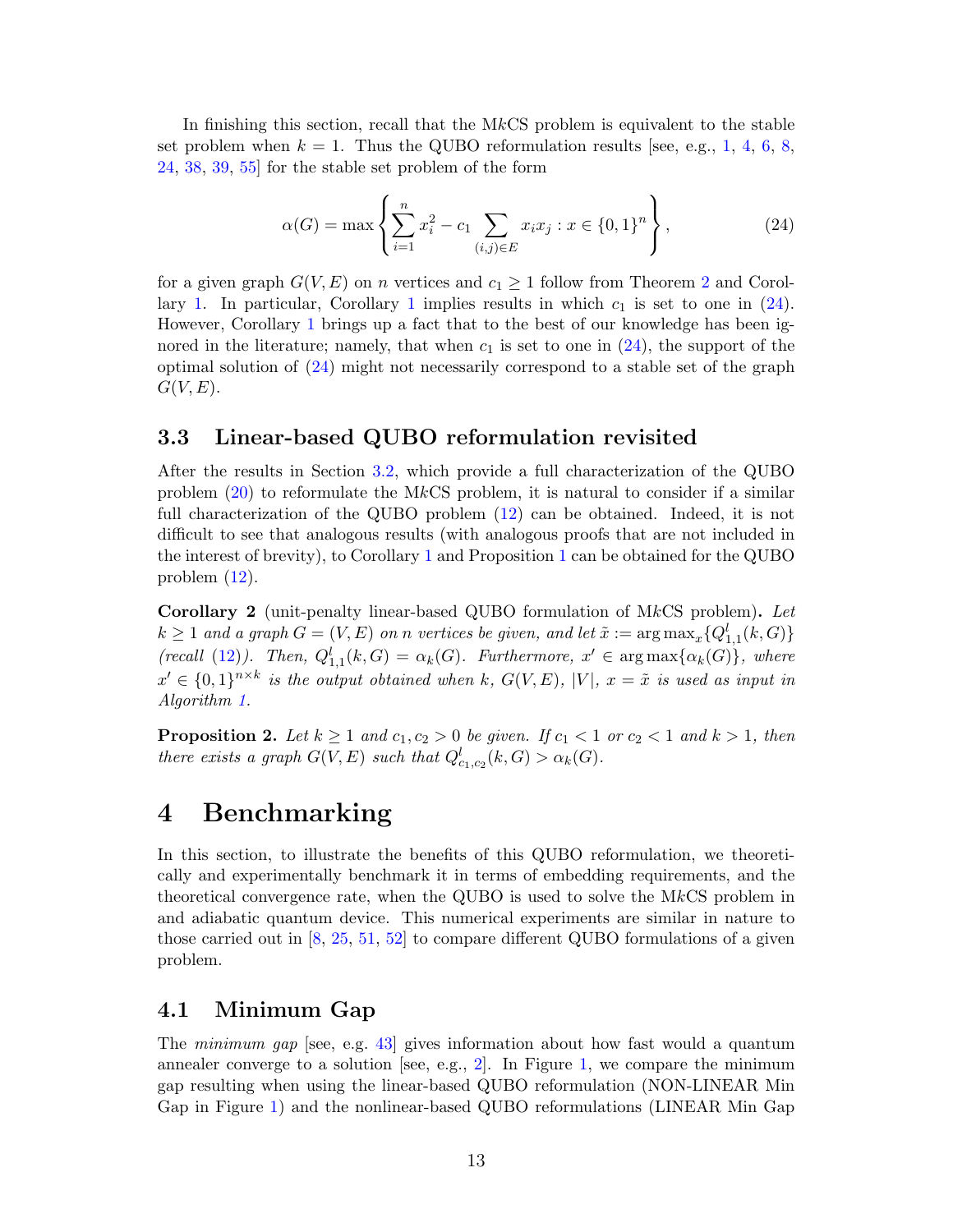in Figure 1) for the MkCS problem. In particular, we compare the minimum gaps for instances of the problem in which  $k = 1$  and the graphs are randomly selected Erdös-Rénjy graphs with parameter  $p = 0.25$ .



Figure 1: Minimum Gap calculation for Erdös-Rénjy  $p = 0.25$  graphs

From Figure 1, it follows that the minimum gap associated to the nonlinear-based  $QUBO$  reformulation  $(20)$  in these instances is higher than the the minimum gap associated to the nonlinear-based QUBO reformulation (20) in the same instances. As a result, in theory, the nonlinear-based QUBO reformulation (20) converges faster to its solution.

### 4.2 Embedding

In Figure 2 and Figure 3 we compare the number of quibits that it is required to embed the QUBOs in a C16 Chimera graph [5].



Figure 2: Cycle graphs.



Figure 3: Erdös-Rénjy  $p = 0.25$  graphs.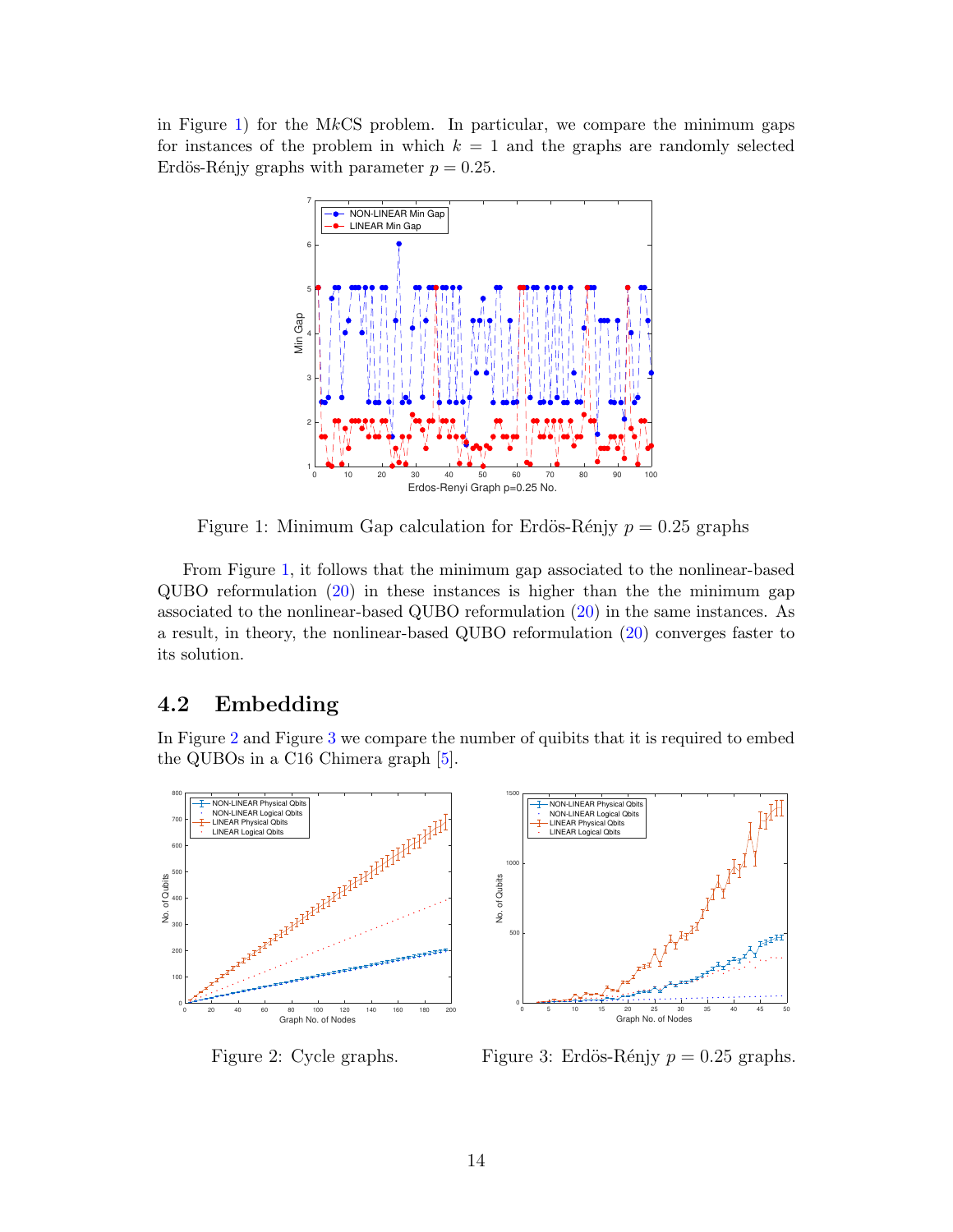## 5 Concluding remarks

In this paper, we consider a particularly important COPT problem; namely, the maximum  $k$ -colorable subgraph problem, in which the aim is to find an induced  $k$ -colorable subgraph with maximum cardinality in a given graph. This problem arises in channel assignment in spectrum sharing networks (e.g., Wi-Fi or cellular), VLSI design, human genetic research, cyber security, cryptography, and scheduling. We show that this constrained COPT problem can be exactly reformulated as a QUBO; that is, using known and minimal penalization constants, and without the need to introduce additional logical variables. To illustrate the benefits of this QUBO reformulation, we theoretically and experimentally benchmark it in terms of embedding requirements, and theoretical and numerical convergence rate in and adiabatic quantum device.

## References

- [1] Abello, J., Butenko, S., Pardalos, P. M., and Resende, M. G. (2001). Finding independent sets in a graph using continuous multivariable polynomial formulations. Journal of Global Optimization, 21(2):111–137.
- [2] Amin, M. (2008). Effect of local minima on adiabatic quantum optimization. Physical review letters, 100(13):130503.
- [3] Berman, P. and Pelc, A. (1990). Distributed probabilistic fault diagnosis for multiprocessor systems. In [1990] Digest of Papers. Fault-Tolerant Computing: 20th International Symposium, pages 340–346. IEEE.
- [4] Bomze, I. M., Budinich, M., Pardalos, P. M., and Pelillo, M. (1999). The maximum clique problem. In Du, D. Z. and Pardalos, P. M., editors, Handbook of Combinatorial Optimization, pages 1–74. Kluwer Academic Publisher.
- [5] Boothby, K., Bunyk, P., Raymond, J., and Roy, A. (2020). Next-generation topology of D-Wave quantum processors. arXiv preprint arXiv:2003.00133.
- [6] Boros, E., Hammer, P. L., and Tavares, G. (2007). Local search heuristics for quadratic unconstrained binary optimization (QUBO). Journal of Heuristics, 13(2):99–132.
- [7] Brush, S. G. (1967). History of the Lenz-Ising model. Reviews of modern physics, 39(4):883.
- [8] Calude, C. S., Dinneen, M. J., and Hua, R. (2017). QUBO formulations for the graph isomorphism problem and related problems. Theoretical Computer Science, 701:54–69.
- [9] Campêlo, M. and Corrêa, R. C. (2010). A combined parallel lagrangian decomposition and cutting-plane generation for maximum stable set problems. Electronic Notes in Discrete Mathematics, 36:503–510.
- [10] Chapuis, G., Djidjev, H., Hahn, G., and Rizk, G. (2017). Finding maximum cliques on a quantum annealer. In Proceedings of the Computing Frontiers Conference, pages 63–70.
- [11] Choi, V. (2008). Minor-embedding in adiabatic quantum computation: I. The parameter setting problem. Quantum Information Processing, 7(5):193–209.
- [12] Cipra, B. A. (2000). The Ising model is NP-complete.  $SIAM News$ ,  $33(6):1-3$ .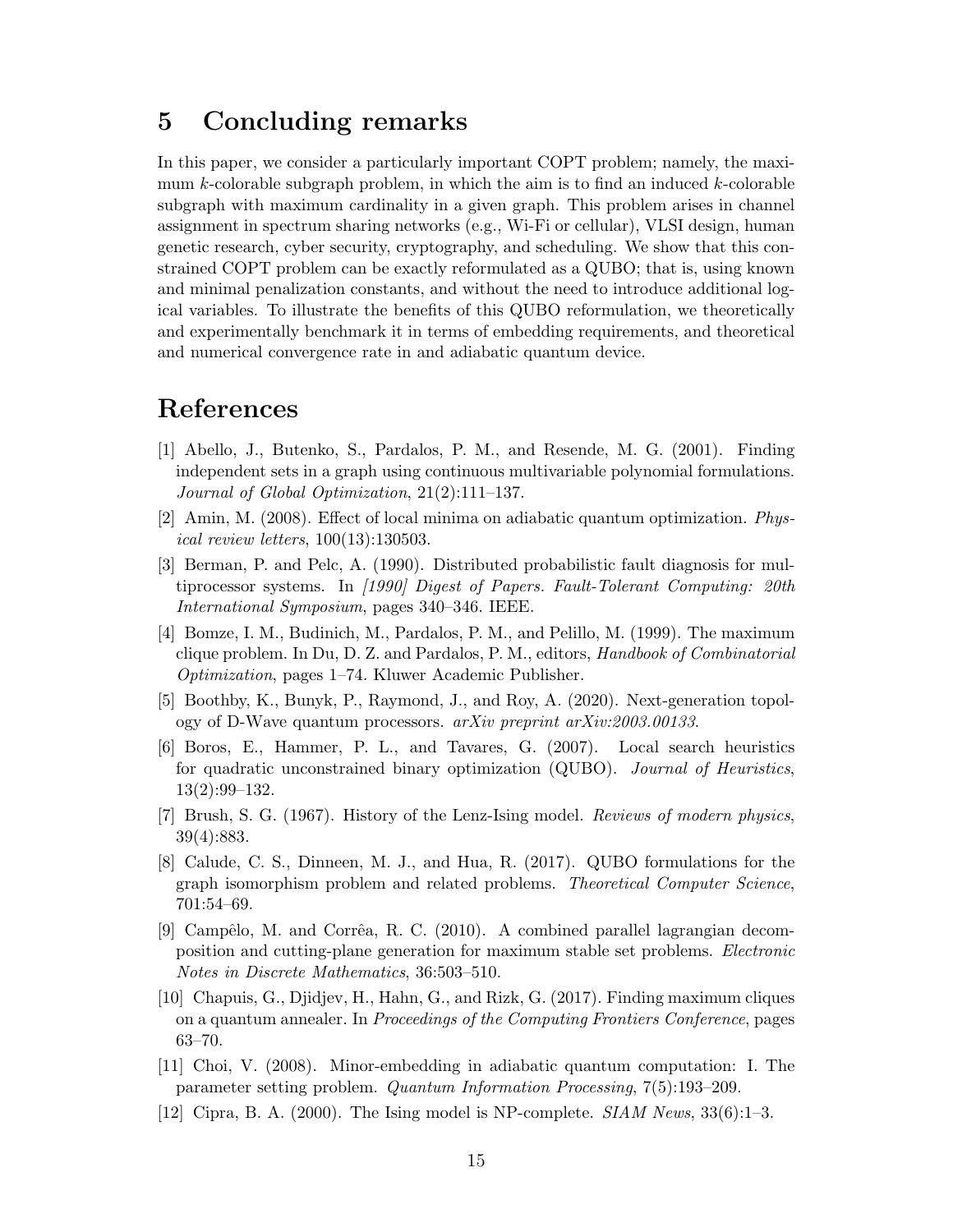- [13] Cole, S. (Mar. 20, 2018). Ready or not, the quantum computing revolution is here. Military embedded systems. http://mil-embedded.com/articles/readynot-quantum-computing-revolution-here/.
- [14] Conforti, M., Cornuéjols, G., Zambelli, G., et al. (2014). *Integer programming*, volume 271. Springer.
- [15] Crooks, G. E. (2018). Performance of the quantum approximate optimization algorithm on the maximum cut problem. arXiv preprint arXiv:1811.08419.
- [16] Farhi, E., Goldstone, J., and Gutmann, S. (2014). A quantum approximate optimization algorithm. *arXiv preprint arXiv:1411.4028*.
- [17] Farhi, E. and Harrow, A. W. (2016). Quantum supremacy through the quantum approximate optimization algorithm. arXiv preprint arXiv:1602.07674.
- [18] Fouilhoux, P. and Mahjoub, A. R. (2012). Solving VLSI design and DNA sequencing problems using bipartization of graphs. Computational Optimization and Applications, 51(2):749–781.
- [19] Fowler, A. (2017). Improved QUBO formulations for D-Wave quantum computing. PhD thesis, University of Auckland.
- [20] Glover, F., Kochenberger, G., and Du, Y. (2019). Quantum bridge analytics I: a tutorial on formulating and using QUBO models. 4OR, 17(4):335–371.
- [21] Goemans, M. X. and Williamson, D. P. (1995). Improved approximation algorithms for maximum cut and satisfiability problems using semidefinite programming. *Journal of the ACM (JACM)*,  $42(6):1115-1145$ .
- [22] Guerreschi, G. G. and Matsuura, A. Y. (2019). QAOA for max-cut requires hundreds of qubits for quantum speed-up. Scientific reports, 9(1):6903.
- [23] Halldórsson, M. M., Halpern, J. Y., Li, L. E., and Mirrokni, V. S. (2010). On spectrum sharing games. Distributed computing, 22(4):235–248.
- [24] Harant, J. (2000). Some news about the independence number of a graph. Discussiones Mathematicae Graph Theory, 20(1):71–79.
- [25] Hua, R. and Dinneen, M. J. (2020). Improved QUBO formulation of the graph isomorphism problem. SN Computer Science, 1(1):19.
- [26] Januschowski, T. and Pfetsch, M. E. (2011). The maximum k-colorable subgraph problem and orbitopes. Discrete Optimization, 8(3):478–494.
- [27] Johnson, M. W., Amin, M. H., Gildert, S., Lanting, T., Hamze, F., Dickson, N., Harris, R., Berkley, A. J., Johansson, J., Bunyk, P., et al. (2011). Quantum annealing with manufactured spins. Nature, 473(7346):194–198.
- [28] Karp, R. M. (1972). Reducibility among combinatorial problems. In Complexity of computer computations, pages 85–103. Springer.
- [29] King, A. D. and McGeoch, C. C. (2014). Algorithm engineering for a quantum annealing platform. arXiv preprint arXiv:1410.2628.
- [30] King, J., Yarkoni, S., Nevisi, M. M., Hilton, J. P., and McGeoch, C. C. (2015). Benchmarking a quantum annealing processor with the time-to-target metric. arXiv preprint arXiv:1508.05087.
- [31] Kuryatnikova, O., Sotirov, R., and Vera, J. (2020). The maximum k-colorable subgraph problem and related problems. arXiv preprint arXiv:2001.09644.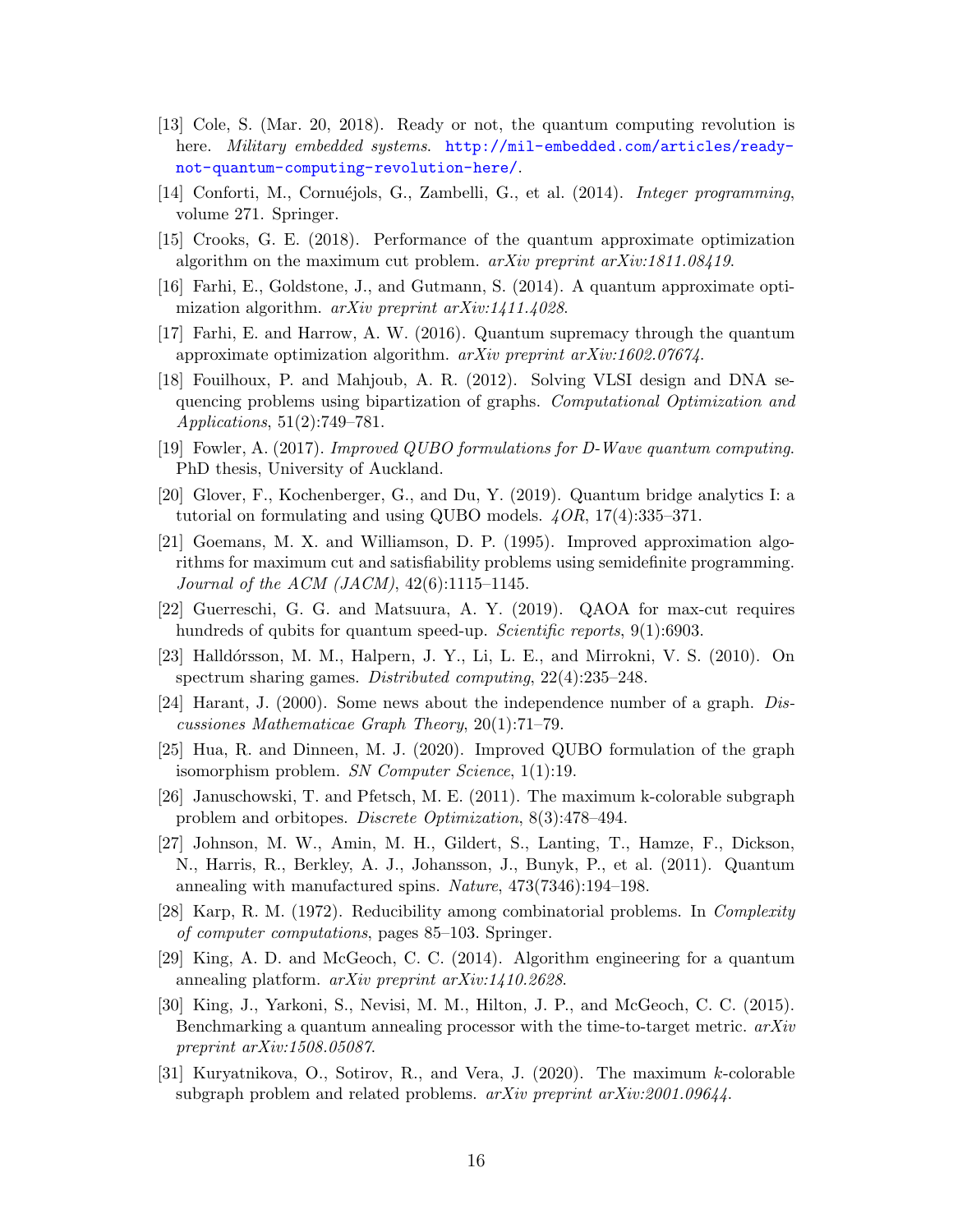- [32] Lasserre, J. B. (2016). A max-cut formulation of 0/1 programs. Operations Research Letters, 44(2):158–164.
- [33] Lippert, R., Schwartz, R., Lancia, G., and Istrail, S. (2002). Algorithmic strategies for the single nucleotide polymorphism haplotype assembly problem. Briefings in bioinformatics, 3(1):23–31.
- [34] Lovász, L. (1979). On the Shannon capacity of a graph. IEEE Transactions on Information theory,  $25(1):1-7$ .
- [35] Lucas, A. (2014). Ising formulations of many NP problems. Frontiers in Physics, 2:5.
- [36] Lund, C. and Yannakakis, M. (1993). The approximation of maximum subgraph problems. In International Colloquium on Automata, Languages, and Programming, pages 40–51. Springer.
- [37] Metz, C. (Oct. 21, 2018). The next tech talent shortage: Quantum computing researchers. New York Times. https://www.nytimes.com/2018/10/21/technology/ quantum-computing-jobs-immigration-visas.html.
- [38] Nannicini, G. (2019). Performance of hybrid quantum-classical variational heuristics for combinatorial optimization. Physical Review E, 99(1):013304.
- [39] Pajouh, F. M., Balasundaram, B., and Prokopyev, O. A. (2013). On characterization of maximal independent sets via quadratic optimization. Journal of Heuristics, 19(4):629–644.
- [40] Papalitsas, C., Andronikos, T., Giannakis, K., Theocharopoulou, G., and Fanarioti, S. (2019). A QUBO model for the traveling salesman problem with time windows.  $Algorithms$ ,  $12(11):224$ .
- [41] Poljak, S. and Tuza, Z. (1995). Maximum cuts and large bipartite subgraphs. DIMACS Series, 20:181–244.
- [42] Rieffel, E. G., Venturelli, D., O'Gorman, B., Do, M. B., Prystay, E. M., and Smelyanskiy, V. N. (2015). A case study in programming a quantum annealer for hard operational planning problems. Quantum Information Processing, 14(1):1–36.
- [43] Roland, J. and Cerf, N. J. (2002). Quantum search by local adiabatic evolution. Physical Review A, 65(4):042308.
- [44] Ruan, Y., Marsh, S., Xue, X., Li, X., Liu, Z., and Wang, J. (2020). Quantum approximate algorithm for np optimization problems with constraints.  $arXiv$  preprint arXiv:2002.00943.
- [45] Semeniuk, I. (Sept., 2017). Understanding the Quantum Computing Revolution. The Globe and Mail. https://www.theglobeandmail.com/report-on-business/ rob-magazine/quantum-computing-technology-explained/article36397793/.
- [46] Singh, S. P. (2020). The ising model: Brief introduction and its application. In Solid State Physics-Metastable, Spintronics Materials and Mechanics of Deformable Bodies-Recent Progress. IntechOpen.
- [47] Stollenwerk, T., O?Gorman, B., Venturelli, D., Mandr`a, S., Rodionova, O., Ng, H., Sridhar, B., Rieffel, E. G., and Biswas, R. (2019). Quantum annealing applied to de-conflicting optimal trajectories for air traffic management. IEEE transactions on intelligent transportation systems, 21(1):285–297.
- [48] Subramanian, A. P., Gupta, H., Das, S. R., and Buddhikot, M. M. (2007). Fast spectrum allocation in coordinated dynamic spectrum access based cellular networks.